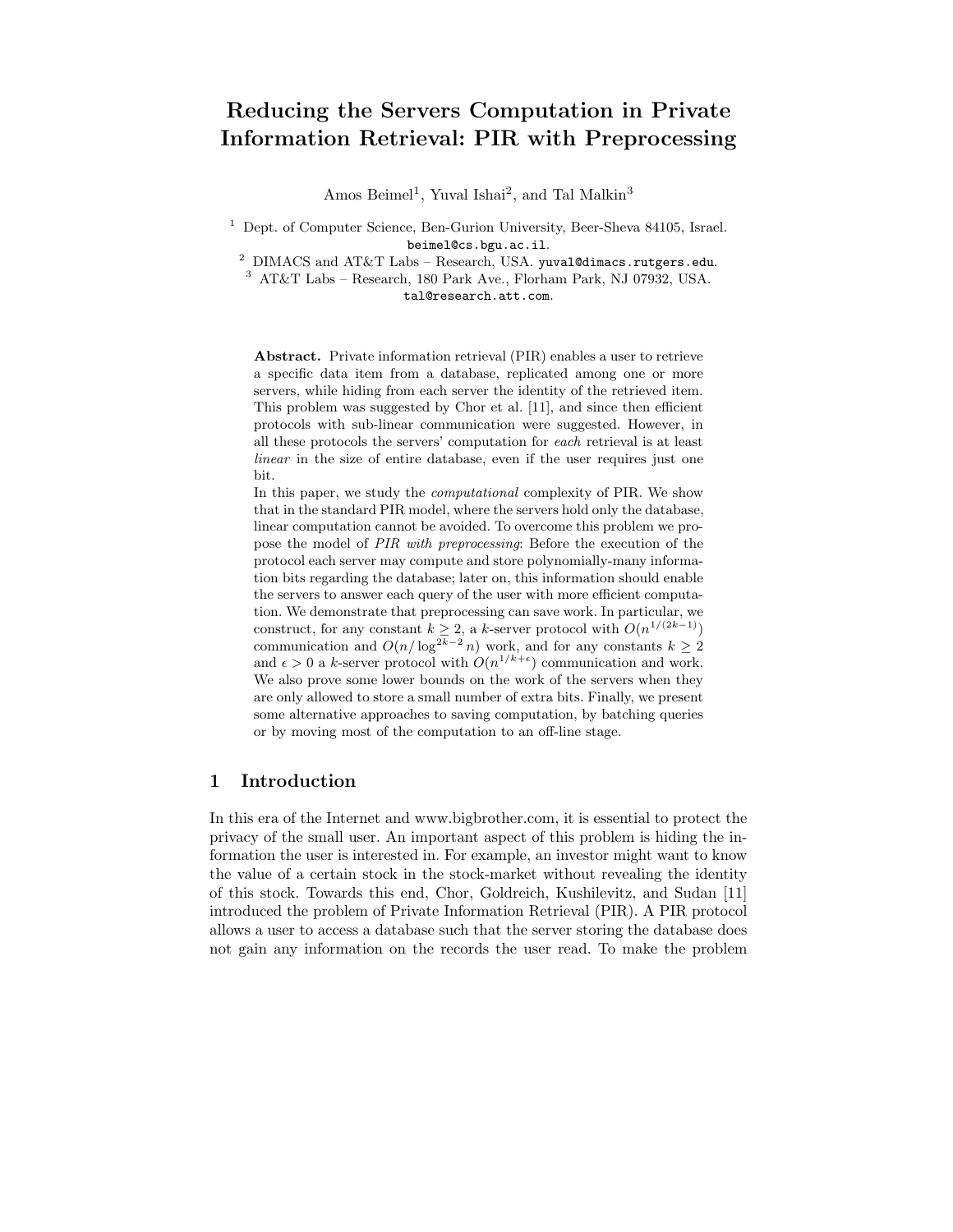more concrete, the database is modeled as an n bit string x, and the user has some index i and is interested in privately retrieving the value of  $x_i$ .

Since its introduction, PIR has been an area of active research, and various settings and extensions have been considered (e.g., [2, 25, 10, 20, 18, 17, 14, 9, 8, 19, 15, 21, 1]). Most of the initial work on PIR has focused on the goal of minimizing the communication, which was considered the most expensive resource. However, despite considerable success in realizing this goal, the real-life applicability of the proposed solutions remains questionable. One of the most important practical restrictions is the computation required by the servers in the existing protocols; in all protocols described in previous papers, the (expected) work of the server(s) involved is at least n, the size of the entire database, for a single query of the user. This computation overhead may be prohibitive, since the typical scenario for using PIR protocols is when the database is big.

In this paper, we initiate the study of using preprocessing to reduce server computation.<sup>1</sup> We demonstrate that, while without any preprocessing linear computation is unavoidable, with preprocessing and some extra storage, computation can be reduced. Such a tradeoff between storage and computation is especially motivated today; as storage becomes very cheap, the computation time emerges as the more important resource. We also provide some lower bounds on this tradeoff, relating the amount of additional storage and the computation required. Finally, we present some alternative approaches to saving computation. While this paper is still within the theoretical realm, we hope that the approach introduced here will lead to PIR protocols which are implemented in practice.

Previous Work. Before proceeding, we give a brief overview of some known results on PIR. The simplest solution to the PIR problem is that of communicating the entire database to the user. This solution is impractical when the database is large. However, if the server is not allowed to gain any information about the retrieved bit, then the linear communication complexity of this solution is optimal [11]. To overcome this problem, Chor et al. [11] suggested that the user accesses replicated copies of the database kept on different servers, requiring that each server gets absolutely no information on the bit the user reads (thus, these protocols are called information-theoretic PIR protocols). The best informationtheoretic PIR protocols known to date are summarized below: (1) a 2-server protocol with communication complexity of  $O(n^{1/3})$  bits [11], (2) a k-server protocol, for a constant k, with communication complexity of  $O(n^{1/(2k-1)})$  bits [2] (improving on [11], see also [19]), and (3) a protocol with  $O(\log n)$  servers and communication complexity of  $O(\log^2 n \log \log n)$  bits [5, 6, 11]. In all these protocols it is assumed that the servers do not communicate with each other.<sup>2</sup>

A different approach for reducing the communication is to limit the power of the servers; i.e., to relax the perfect privacy requirement into computational indistinguishability against computationally bounded servers (thus, these proto-

<sup>1</sup> [17] have used preprocessing in a different model, allowing to move most computation to special purpose servers (though not reducing the total work). See more below.

 $2$  Extensions to  $t$ -private PIR protocols, in which the user is protected against collusions of up to  $t$  servers, have been considered in [11, 19, 7].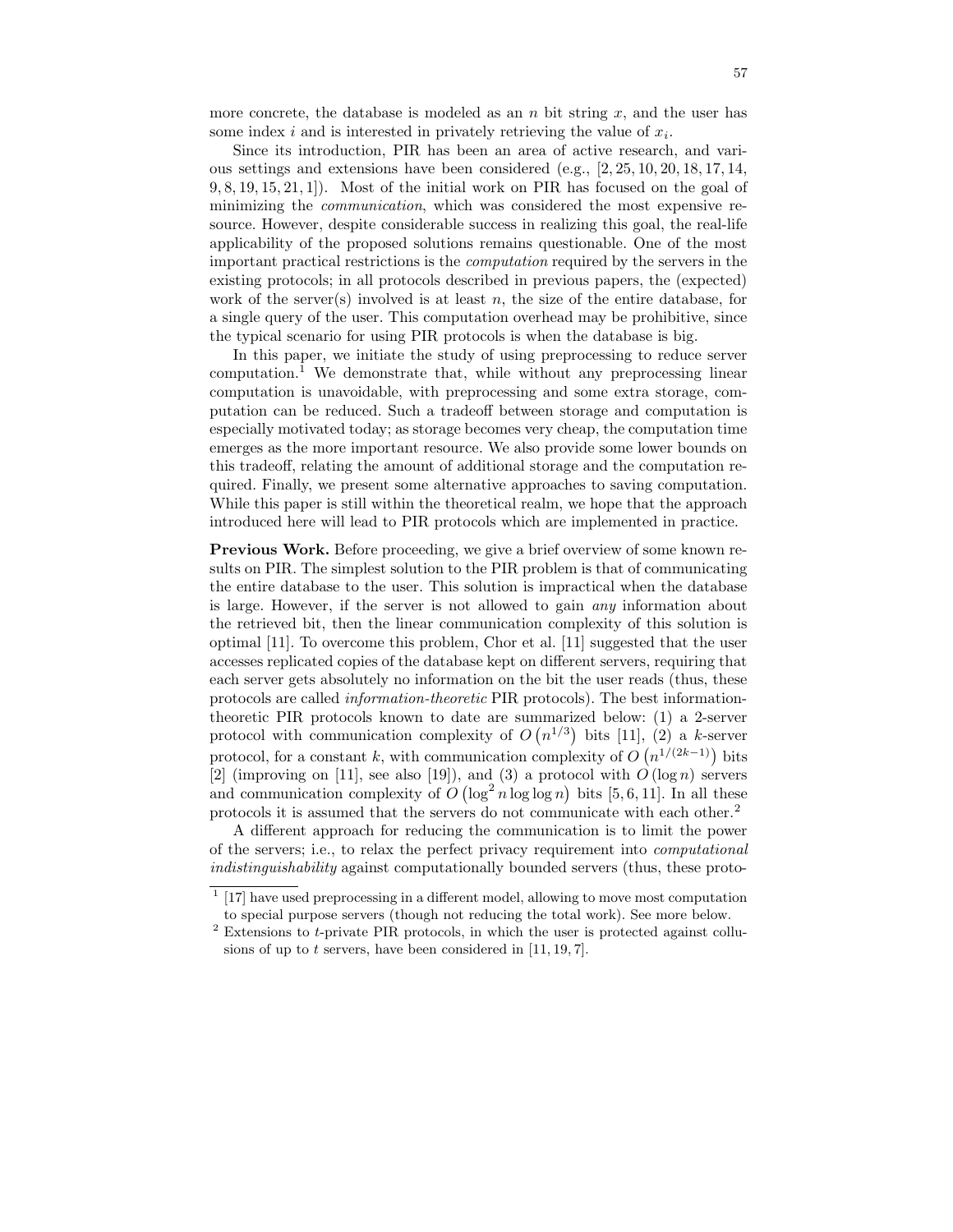cols are called computational PIR protocols). Following a 2-server construction of Chor and Gilboa [10], Kushilevitz and Ostrovsky [20] proved that in this setting one server suffices; under a standard number theoretic assumption they construct, for every constant  $\epsilon > 0$ , a *single* server protocol with communication complexity of  $O(n^{\epsilon})$  bits. Cachin, Micali, and Stadler [9] present a single server protocol with polylogarithmic communication complexity, based on a new number theoretic intractability assumption. Other works in this setting are [25, 24,  $27, 8, 15, 21, 1$ .

The only previous work that has addressed the servers' computation is that of Gertner, Goldwasser, and Malkin [17] (see also [23]), who present a model for PIR utilizing special-purpose privacy servers, achieving stronger privacy guarantees and small computation for the original server holding the database. While their protocols save computation for the original server, the computation of the special-purpose servers (who do not hold the database) is still linear for every query. In contrast, our goal is to reduce the total computation by all servers. Di-Crescenzo, Ishai, and Ostrovsky [14] present another model for PIR using special-purpose servers. By extending their technique, it is possible to shift most of the servers' work to an off-line stage, at the expense of requiring additional off-line work for each future query. This application is discussed in Section 5.

**Our Results.** As a starting point for this work, we prove that in any  $k$ -server protocol the total expected work of the servers is at least  $n$  (or negligibly smaller than n in the computational setting). Consequently, we suggest the model of PIR with preprocessing: Before the first execution of the protocol each server computes and stores some information regarding the database. These bits of information are called the extra bits (in contrast to the original data bits). Later on, this information should enable the servers to perform less computation for each of the (possibly many) queries of the users.<sup>3</sup> The number of extra bits each server is allowed to store in the preprocessing stage is polynomial in  $n$ .

We demonstrate that preprocessing can save computation. There are three important performance measurements that we would like to minimize: communication, servers' work (i.e., computation), and storage. We describe a few protocols with different trade-offs between these parameters. We first construct, for any  $\epsilon > 0$  and constant  $k \geq 2$ , a k-server protocol with  $O(n^{1/(2k-1)})$  communication,  $O(n/(\epsilon \log n)^{2k-2})$  work, and  $O(n^{1+\epsilon})$  extra bits (where n is the size of the database). The importance of this protocol is that it saves work without increasing the communication compared to the best known information-theoretic PIR protocols. We define a combinatorial problem for which a better solution will further reduce the work in this protocol. Our second construction moderately increases the communication; however the servers' work is much smaller. For any constants  $k \geq 2$  and  $\epsilon > 0$ , we construct a k-server protocol with polynomially many extra bits and  $O(n^{1/k+\epsilon})$  communication and work. All the above protocols maintain information-theoretic user privacy.

<sup>3</sup> This problem can be rephrased in terms of Yao's cell-probe model [28]; in the full version of the paper we elaborate on the connection with this model.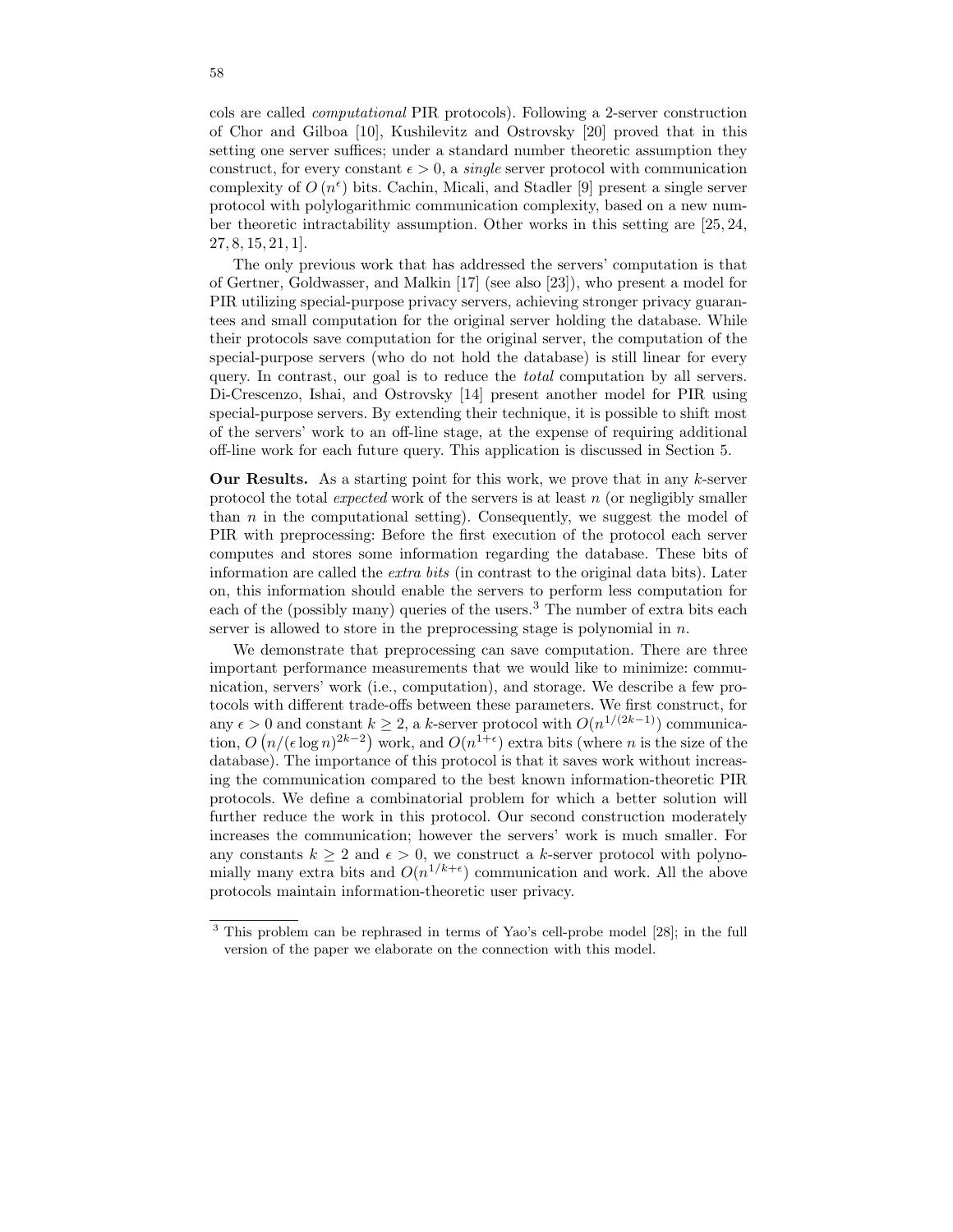We prove, on the negative side, that if the servers are only allowed to store a bounded number of bits in the preprocessing stage, then their computation in response to each query is big. In particular, we prove that if the servers are allowed to store only e extra bits ( $e \geq 1$ ) in the preprocessing stage, then the expected work of the servers is  $\Omega(n/e)$ .

Finally, we suggest two alternative approaches for saving work. First, we suggest batching multiple queries to reduce the amortized work per query, and show how to achieve sub-linear work while maintaining the same communication. Second, we show how to shift most of the work to an off-line stage, applying a separate preprocessing procedure for each future query. While generally more restrictive than our default model, both of these alternative approaches may be applied in the single-server case as well.

Organization. In Section 2 we provide the necessary definitions, in Section 3 we construct PIR protocols with reduced work, and in Section 4 we prove our lower bounds. In Section 5 we present the alternative approaches of batching and off-line communication, and in Section 6 we mention some open problems.

# 2 Definitions

We first define one-round<sup>4</sup> information-theoretic PIR protocols. A k-server PIR protocol involves k servers  $S_1, \ldots, S_k$ , each holding the same n-bit string x (the database), and a user who wants to retrieve a bit  $x_i$  of the database.

**Definition 1 (PIR).** A k-server PIR protocol  $\mathcal{P} = (\mathcal{Q}_1, \ldots, \mathcal{Q}_k, \mathcal{A}_1, \ldots, \mathcal{A}_k, \mathcal{C})$ consists of three types of algorithms: query algorithms  $Q_i(\cdot, \cdot)$ , answering algorithms  $A_j(\cdot, \cdot)$ , and a reconstruction algorithm  $\mathcal{C}(\cdot, \cdot, \ldots, \cdot)$  (C has  $k+2$  arguments). At the beginning of the protocol, the user picks a random string  $r$  and, for  $j = 1, ..., k$ , computes a query  $q_j = Q_j(i,r)$  and sends it to server  $S_j$ . Each server responds with an answer  $a_j = \tilde{A}_j(q_j, x)$  (the answer is a function of the query and the database; without loss of generality, the servers are deterministic). Finally, the user computes the bit  $x_i$  by applying the reconstruction algorithm  $C(i, r, a_1, \ldots, a_k)$ . A PIR protocol is secure if:

**Correctness.** The user always computes the correct value of  $x_i$ . Formally,  $\mathcal{C}(i, r, \mathcal{A}_1(\mathcal{Q}_1(i, r), x), \ldots, \mathcal{A}_k(\mathcal{Q}_k(i, r), x)) = x_i$  for every  $i \in \{1, ..., n\}$ , every random string r, and every database  $x \in \{0,1\}^n$ .

Privacy. Each server has no information about the bit that the user tries to retrieve: For every two indices  $i_1$  and  $i_2$ , where  $1 \leq i_1, i_2 \leq n$ , and for every j, where  $1 \leq j \leq k$ , the distributions  $\mathcal{Q}_j(i_1, \cdot)$  and  $\mathcal{Q}_j(i_2, \cdot)$  are identical.

We next define the model proposed in this paper, PIR with preprocessing. Adding the preprocessing algorithm  $\mathcal E$  will become meaningful when we define the work in PIR protocols.

<sup>4</sup> All the protocols constructed in this paper, as well as most previous PIR protocols, are one-round. This definition may be extended to multi-round PIR in the natural way. All our results (specifically, our lower bounds) hold for the multi-round case.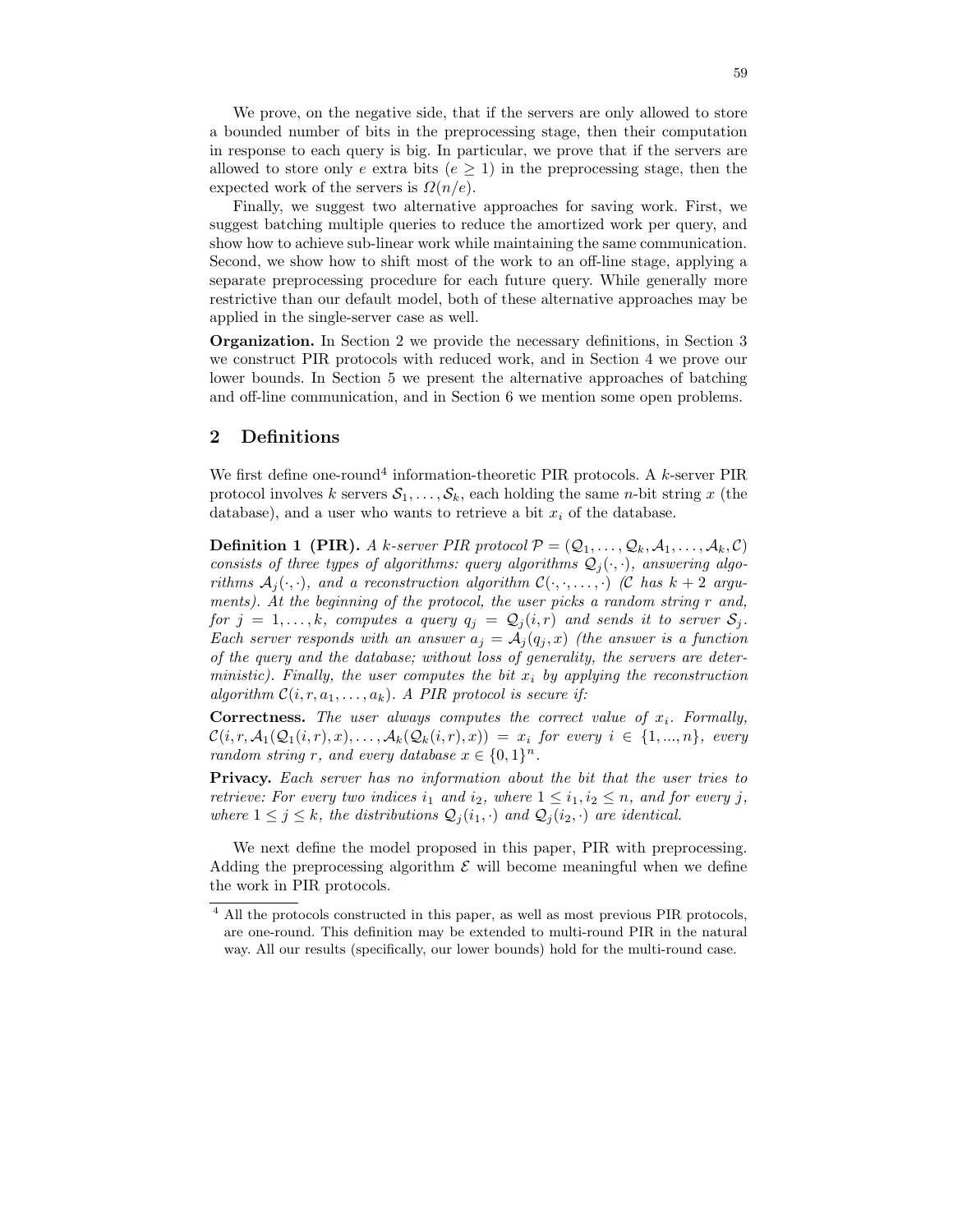Definition 2 (PIR with Preprocessing). A PIR protocol with e extra bits  $\mathcal{P} = (\mathcal{E}, \mathcal{Q}_1, \ldots, \mathcal{Q}_k, \mathcal{A}_1, \ldots, \mathcal{A}_k, \mathcal{C})$  consists of 4 types of algorithms: preprocessing algorithm  $\mathcal E$  which computes a mapping from  $\{0,1\}^n$  to  $\{0,1\}^e$ , query and reconstruction algorithms  $Q_j$  and C which are the same as in regular PIR protocols, and the answer algorithms  $A_j(\cdot,\cdot,\cdot)$ , which, in addition to the query  $q_j$ and the database x, have an extra parameter – the extra bits  $\mathcal{E}(x)$ . The privacy is as above and the correctness includes  $\mathcal{E}$ :

Correctness with Extra Bits. The user always computes the correct value of  $x_i$ . Formally,  $\mathcal{C}(i, r, \mathcal{A}_1(\mathcal{Q}_1(i, r), x, \mathcal{E}(x)), \ldots, \mathcal{A}_k(\mathcal{Q}_k(i, r), x, \mathcal{E}(x))) = x_i$  for every  $i \in \{1, ..., n\}$ , every random string r, and every database  $x \in \{0, 1\}^n$ .

Next we define the work in a PIR protocol. We measure the work in a simplistic way, only counting the number of bits that the servers read (both from the database itself and from the extra bits). This is reasonable when dealing with lower bounds (and might even be too conservative as the work might be higher). In general this definition is not suitable for proving upper bounds. However, in all our protocols the servers' total work is linear in the number of bits they read.

**Definition 3 (Work in PIR).** Fix a PIR protocol  $P$ . For a query q and database  $x \in \{0,1\}^n$  we denote the the number of bits that  $S_j$  reads from x and  $\mathcal{E}(x)$  in response to q by  $\text{BITS}_j(x,q)$ .<sup>5</sup> For a random string r of the user, an index  $i \in \{1, \ldots, n\}$ , and a database x, the work of the servers is defined as the sum of the number of bits each server reads. Formally,  $WORK(i, x, r) \stackrel{\text{def}}{=}$  $\sum_{j=1}^k$  BITS<sub>j</sub> $(x, Q_j(i, r))$ . Finally, the work of the servers for an  $i \in \{1, \ldots, n\}$ , and a database x is the expected value, over r, of  $WORK(i, x, r)$ . That is,  $\text{WORK}(i, x) \stackrel{\text{\tiny def}}{=} E_r \left[ \text{WORK}(i, x, r) \right].$ 

**Notation.** We let  $[m]$  denote the set  $\{1, \ldots, m\}$ . For a set A and an element i, define  $A \oplus i$  as  $A \cup \{i\}$  if  $i \notin A$  and as  $A \setminus \{i\}$  if  $i \in A$ . For a finite set A, define  $i \in U$  A as assigning a value to i which is chosen randomly with uniform distribution from A independently of any other event. We let  $GF(2)$  denote the finite field of two elements. All logarithms are taken to the base 2. By  $H$  we denote the binary entropy function; that is,  $H(p) = -p \log p - (1-p) \log(1-p)$ .

## 3 Upper Bounds

We show that preprocessing can reduce the work. We start with a simple protocol which demonstrates ideas of the protocols in the rest of the section, in Section 3.1 we present a 2-server protocol with  $O(n/\log^2 n)$  work, and in Section 3.2 we construct a k-server protocol, for a constant k, with  $O(n/\log^{2k-2} n)$ work. In these protocols the communication is  $O(n^{1/(2k-1)})$  for k servers. In Section 3.3 we describe a combinatorial problem concerning spanning of cubes; a good construction for this problem will reduce the work in the previous protocols. Finally, in Section 3.4 we utilize PIR protocols with short query complexity to obtain k-server protocols with  $O(n^{1/k+\epsilon})$  work and communication.

<sup>&</sup>lt;sup>5</sup> Technically speaking, also  $\mathcal{E}(x)$  should have been a parameter of BITS. However, since  $\mathcal E$  is a function of x we can omit it.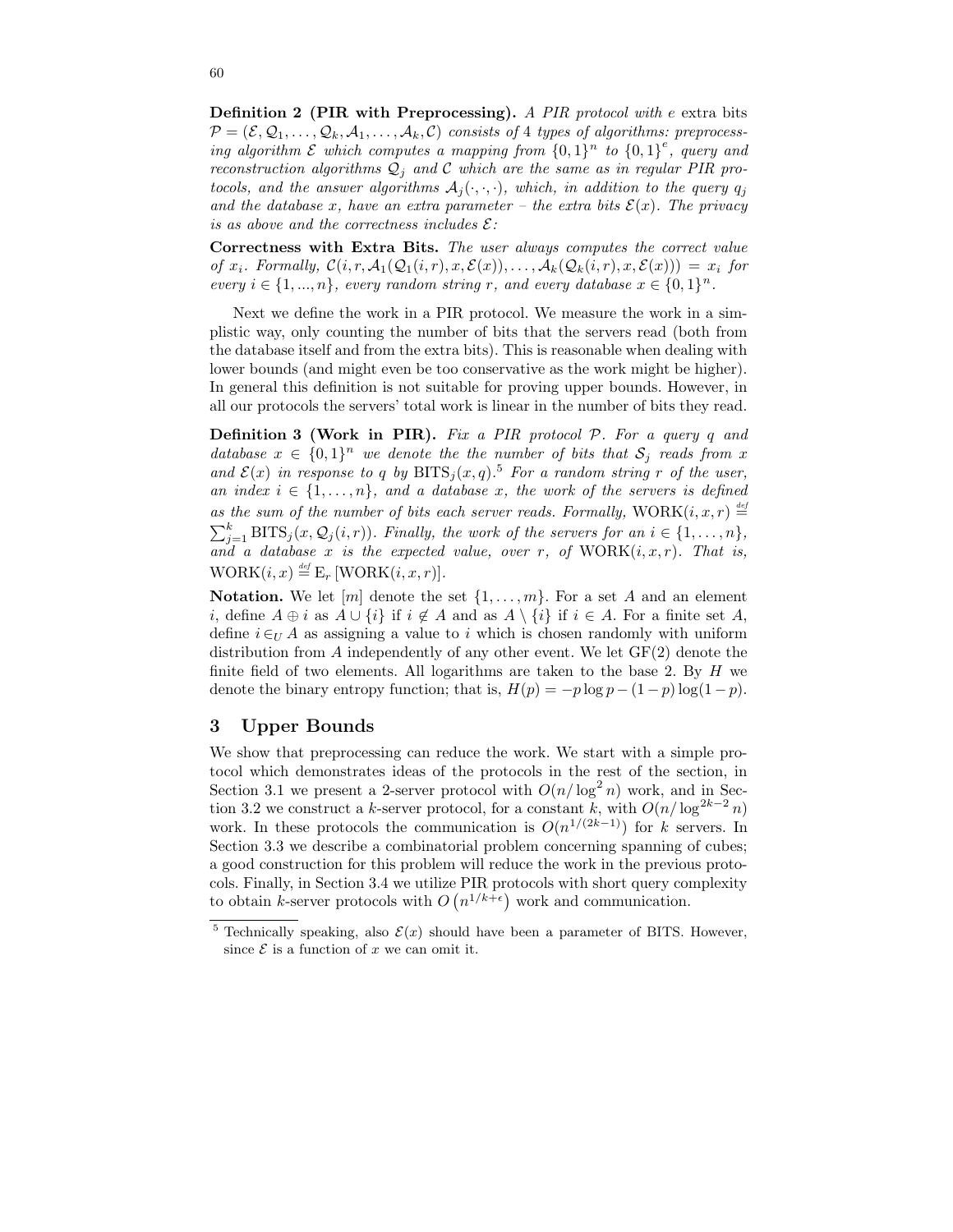**A Warm-Up.** We show that using  $n^2/\log n$  extra bits we can reduce the work to  $n/\log n$ . This is only a warm-up as the communication in this protocol is  $O(n)$ . We save work in a simple 2-server protocol of Chor et al. [11].

ORIGINAL PROTOCOL [11]. The user selects a random set  $A^1 \subseteq [n]$ , and computes  $A^2 = A^1 \oplus i$ . The user sends  $A^j$  to  $S_j$  for  $j = 1, 2$ . Server  $S_j$  answers with  $a^j = \bigoplus_{\ell \in A^j} x_{\ell}$ . The user then computes  $a^1 \oplus a^2$  which equals  $\bigoplus_{\ell \in A^1} x_{\ell} \oplus \bigoplus_{\ell \in A^1 \oplus i} x_{\ell} = x_i$ . Thus, the user outputs the correct value. The communication in this protocol is  $2(n+1) = O(n)$ , since the user needs to send n bits to specify a random subset  $A^j$  to  $S_j$ , and  $S_j$  replies with a single bit.

Our Construction. We use the same queries and answers as in the above protocol, but use preprocessing to reduce the servers' work while computing their answers. Notice that in the above protocol each server only computes the exclusive-or of a subset of bits. To save on-line work, the servers can precompute the exclusive-or of some subsets of bits. More precisely, the set  $[n]$  is partitioned to  $n/\log n$  disjoint sets  $D_1, \ldots, D_{n/\log n}$  of size  $\log n$  (e.g.,  $D_t =$  $\{(t-1)\log n+1,\ldots,t\log n\}$  for  $t=1,\ldots,n/\log n$ . Each server computes the exclusive-or for every subset of these sets. That is, for every t, where  $1 \leq t \leq$  $n/\log n$ , and every  $G \subseteq D_t$ , each server computes and stores  $\bigoplus_{\ell \in G} x_{\ell}$ . This requires  $(n/\log n) \cdot 2^{\log n} = n^2/\log n$  extra bits. Once a server has these extra bits, it can compute its answer as an exclusive-or of  $n/\log n$  bits; that is,  $S_i$  computes the exclusive-or of the pre-computed bits  $\bigoplus_{\ell \in A^j \cap D_1} x_{\ell}, \ldots, \bigoplus_{\ell \in A^j \cap D_{n/\log n}} x_{\ell}.$ 

### 3.1 A 2-Server Protocol with Improved Work

We describe, for every constant  $\epsilon$ , a 2-server protocol with  $O(n^{1+\epsilon})$  extra bits,  $O(n^{1/3})$  communication, and  $O(n/(\epsilon^2 \log^2 n))$  work. Thus, our protocol exhibits tradeoff between the number of extra bits and the work. As the best known information-theoretic 2-server protocol without extra bits requires  $O(n^{1/3})$  communication, our protocol saves work without paying in the communication.

**Theorem 1.** For every  $\epsilon$ , where  $\epsilon > 4/\log n$ , there exists a 2-server PIR protocol with  $n^{1+\epsilon}$  extra bits in which the work of the servers is  $O(n/(\epsilon^2 \log^2 n))$  and the communication is  $O(n^{1/3})$ .

Proof. We describe a simpler (and slightly improved) variant of a 2-server protocol of [11], and then show how preprocessing can save work for the servers.

ORIGINAL PROTOCOL (VARIANT OF [11]). Let  $n = m^3$  for some m, and consider the database as a 3-dimensional cube, i.e., every  $i \in [n]$  is represented as  $\langle i_1,i_2,i_3 \rangle$  where  $i_r \in [m]$  for  $r = 1,2,3$ . This is done using the natural mapping from  $\{0,1\}^{m^3}$  to  $(\{0,1\}^m)^3$ . In Fig. 1 we describe the protocol. It can be checked that each bit, except for  $x_{i_1,i_2,i_3}$ , appears an even number of times in the exclusive-or the user computes in Step 3, thus cancels itself. Therefore, the user outputs  $x_{i_1,i_2,i_3}$  as required. Furthermore, the communication is  $O(m) = O(n^{1/3}).$ 

OUR CONSTRUCTION. To save on-line work the servers pre-compute the exclusiveor of some sub-cubes of bits. Let  $\alpha = 0.5\epsilon \log n$ . The set  $[m]$  is partitioned to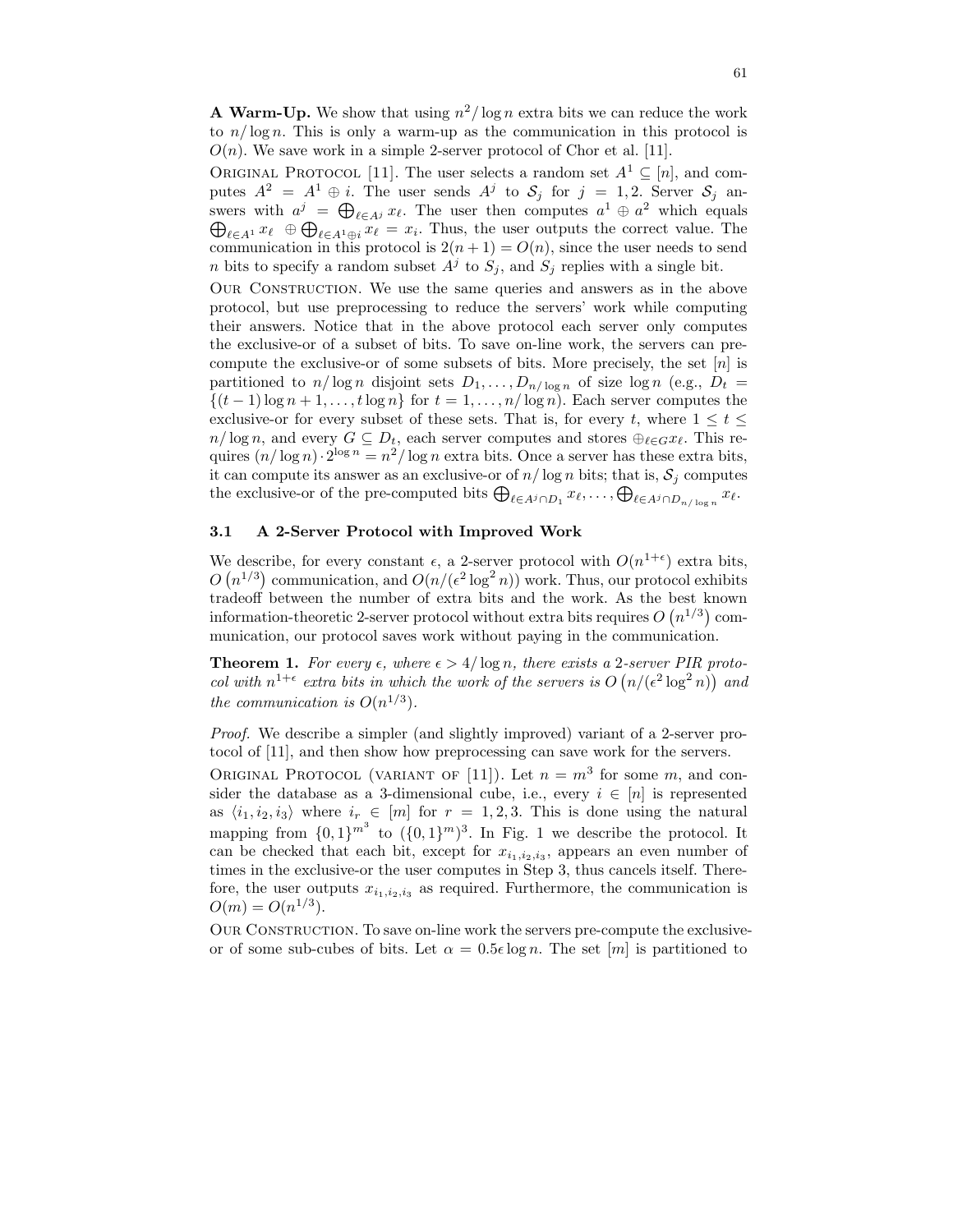### A Two Server Protocol with Low Communication

1. The user selects three random sets  $A_1^1, A_2^1, A_3^1 \subseteq [m]$ , and computes  $A_r^2 = A_r^1 \oplus i_r$  for  $r = 1, 2, 3$ . The user sends  $A_1^j, A_2^j, A_3^j$  to  $S_j$  for  $j = 1, 2.$ 2. Server  $S_i$  computes for every  $\ell \in [m]$  $a_{1,\ell}^j \stackrel{\text{def}}{=} \bigoplus_{\ell_1 \in A_2^j, \ell_2 \in A_3^j} x_{\ell,\ell_1,\ell_2}, \qquad a_{2,\ell}^j \stackrel{\text{def}}{=} \bigoplus_{\ell_1 \in A_1^j, \ell_2 \in A_3^j} x_{\ell_1,\ell,\ell_2}$ , and  $a_{3,\ell}^j \stackrel{\text{def}}{=} \bigoplus_{\ell_1 \in A_1^j, \ell_2 \in A_2^j} x_{\ell_1,\ell_2,\ell},$ and sends the 3*m* bits  $\left\{a_{r,\ell}^j : r \in \{1, 2, 3\}, \ell \in [m]\right\}$  to the user. 3. The user outputs  $\bigoplus_{r=1,2,3} (a_{r,i_r}^1 \oplus a_{r,i_r}^2)$ .

**Fig. 1.** A two server protocol with communication  $O(n^{1/3})$ .

 $m/\alpha$  disjoint sets  $D_1, \ldots, D_{m/\alpha}$  of size  $\alpha$  (e.g.,  $D_t = \{(t-1)\alpha + 1, \ldots, t\alpha\}$  for  $t = 1, \ldots, m/\alpha$ . For every  $\ell \in [m]$ , every  $t_1, t_2$ , where  $1 \leq t_1, t_2 \leq m/\alpha$ , every  $G_1 \subseteq D_{t_1}$ , and every  $G_2 \subseteq D_{t_2}$ , each server computes and stores the three bits  $G_1 \subseteq D_{t_1}$ , and every  $G_2 \subseteq D_{t_2}$ , each server computes and stores the three bits  $\bigoplus_{\ell_1 \in G_1, \ell_2 \in G_2} x_{\ell, \ell_1, \ell_2}, \bigoplus_{\ell_1 \in G_1, \ell_2 \in G_2} x_{\ell, \ell_1, \ell_2},$  and  $\bigoplus_{\ell_1 \in G_1, \ell_2 \in G_2} x_{\ell_1, \ell_2, \ell}$ . Thi quires  $3m \cdot (m/\alpha)^2 \cdot 2^{2\alpha} \leq m^3 \cdot 2^{\epsilon \log n} = n^{1+\epsilon}$  extra bits. Once a server has these extra bits, it can compute each bit of its answer as an exclusive-or of  $O(m^2/\alpha^2)$ pre-computed bits.

ANALYSIS. The answer of each server contains  $O(m)$  bits, and each bit requires reading  $O(m^2/\alpha^2)$  bits. Thus, the number of bits that each server reads is  $O(m^3/\alpha^2) = O(n/(\epsilon \log n)^2)$ . The contract of the contract of the contract of the contract of the contract of the contract of the contract of the contract of the contract of the contract of the contract of the contract of the contract of the contract

### 3.2 A k-Server Protocol with Small Communication

We present a k-server protocol with  $O(n^{1+\epsilon})$  extra bits,  $O(n^{1/(2k-1)})$  communication, and  $O(n/(\epsilon \log n)^{2k-2})$  work for constant k. (The best known informationtheoretic k-server protocol without extra bits requires the same communication and  $O(n)$  work).

**Theorem 2.** For every k and  $\epsilon > 4k/\log n$ , there is a k-server PIR protocol with  $n^{1+\epsilon}$  extra bits in which the work is  $O((2k)^{4k}n/(\epsilon \log n)^{2k-2})$  and the communication is  $O(n^{1/(2k-1)})$ . If k is constant, the work is  $O(n/(\epsilon \log n)^{2k-2})$ , and if  $k \leq 0.5(\log n)^{1/4}$  and  $\epsilon \geq 1$  then the work is  $O(n/(\epsilon \log n)^{k-2})$ .

Proof. We save work in a k-server protocol of Ishai and Kushilevitz [19].

Original Protocol [19]. As the protocol of [19] involves some notation, we only describe its relevant properties. Let  $n = m^d$  for some m and for  $d = 2k - 1$ . The database is considered as a d-dimensional cube. That is, every index  $i \in [n]$ is represented as  $\langle i_1, i_2, \ldots, i_d \rangle$  where  $i_r \in [m]$  for  $r = 1, 2, \ldots, d$ . A sub-cube of the d-dimensional cube is defined by d sets  $A_1, \ldots, A_d$  and contains all indices  $\langle i_1, i_2, \ldots, i_d \rangle$  such that  $i_r \in A_r$  for every r. A sub-cube is a  $(d-1)$ -dimensional sub-cube if there exists some r such that  $|A_r| = 1$ . In the protocol from [19] each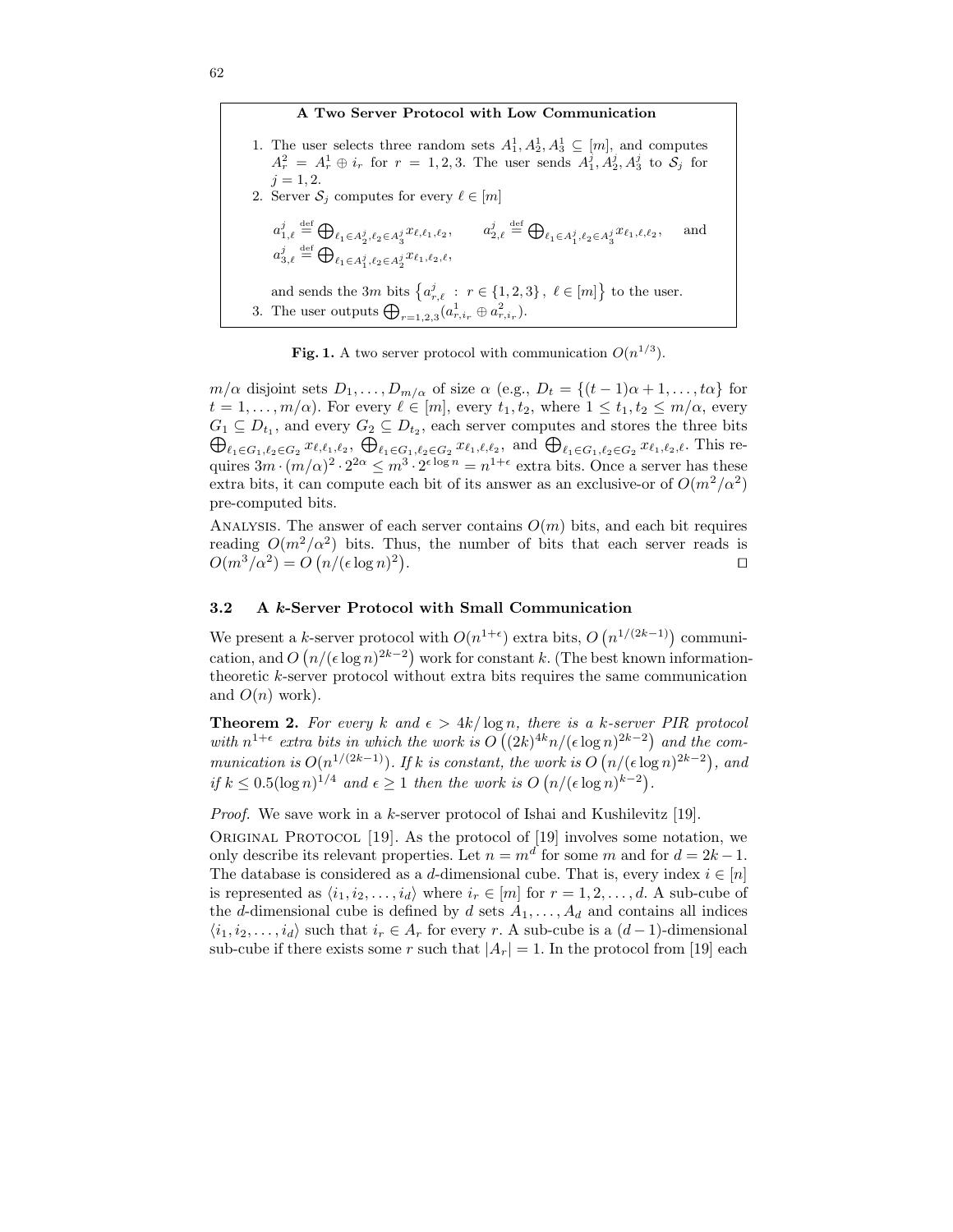server has to compute, for  $k^dm$  sub-cubes of dimension  $(d-1)$ , the exclusive-or of bits of the sub-cube. The communication in the protocol is  $O(k^3n^{1/(2k-1)})$ .

OUR CONSTRUCTION. To save on-line work the servers compute in advance the exclusive-or of bits for some  $(d-1)$ -dimensional sub-cubes. Let  $\alpha = \frac{\epsilon \log n}{d-1}$ . The set [m] is partitioned to  $m/\alpha$  disjoint sets  $D_1, \ldots, D_{m/\alpha}$  of size  $\alpha$ . For every  $r \in \{1, \ldots, d\}$ , every  $\ell \in [m]$ , every  $t_1, t_2, \ldots, t_{d-1}$ , where  $1 \leq t_1, t_2, \ldots, t_{d-1} \leq$  $m/\alpha$ , every  $G_1 \subseteq D_{t_1}$ , every  $G_2 \subseteq D_{t_2}, \ldots$ , and every  $G_{d-1} \subseteq D_{t_{d-1}}$ , each server computes and stores the bit  $\bigoplus_{\ell_1 \in G_1, ..., \ell_{d-1} \in G_{d-1}} x_{\ell_1, ..., \ell_{r-1}, \ell, \ell_r, ..., \ell_{d-1}}$ . This requires  $dm \cdot (m/\alpha)^{d-1} \cdot 2^{(d-1)\alpha} \leq m^d \cdot 2^{(d-1)\alpha} = n \cdot 2^{(d-1)\frac{\epsilon \log n}{d-1}} = n^{1+\epsilon}$  extra bits (the inequality holds since  $d^{d-1} < 2$  and since  $\epsilon > 4k/\log n$ ). Once a server has these extra bits, it can compute each exclusive-or of the bits of any  $(d-1)$ dimensional sub-cube as an exclusive-or of  $O(m^{d-1}/\alpha^{d-1})$  pre-computed bits.

Analysis. The answer of each server requires computing the exclusive-or of the bits of a  $(d-1)$ -dimensional sub-cube for  $O(k<sup>d</sup>m)$  sub-cubes, and each subcube requires reading  $O((m/\alpha)^{d-1})$  bits. Thus, the number of bits that each server reads is  $O(k^d m^d / \alpha^{d-1})$ . Recall that  $d = 2k - 1$ , thus the work reduces to  $O((2k)^{4k}n/(\epsilon \log n)^{2k-2})$ . The contract of the contract of the contract of the contract of the contract of the contract of the contract<br>The contract of the contract of the contract of the contract of the contract of the contract of the contract o

#### 3.3 Can the Protocols be Improved?

We now describe a combinatorial problem concerning spanning of cubes. This problem is a special case of a more general problem posed by Dodis [16]. Our protocols in Section 3.1 and Section 3.2 are based on constructions for this problem; better constructions will enable to further reduce the work in these protocols.

We start with some notation. Consider the collection of all  $d$ -dimensional subcubes  $\mathcal{F}_d \stackrel{\text{def}}{=} \{G_1 \times \ldots \times G_d : G_1, \ldots, G_d \subseteq [m]\}$ . The exclusive-or of subsets of  $[m]^d$  is defined in the natural way: For sets  $S_1, \ldots, S_t \subseteq [m]^d$ , the point  $\ell \in [m]^d$ is in  $\bigoplus_{j=1}^t S_j$  if and only if  $\ell$  is in an odd number of sets  $S_j$ .

**Definition 4** (q-xor basis).  $\mathcal{X} \subseteq 2^{[m]^d}$  is a q-xor basis of  $\mathcal{F}_d$  if every sub-cube in  $\mathcal{F}_d$  can be expressed as the exclusive-or of at most q sets from X.

For example, for  $D_1, \ldots, D_{m/\log m}$  the partition of  $[m]$ , defined in Section 3.1, the collection  $\mathcal{X}_0 \stackrel{\text{def}}{=} \{G_1 \times G_2 : \exists i, j \ G_1 \subseteq D_i, G_2 \subseteq D_j\}$  is a  $m^2/\log^2 m$ -xor basis of  $\mathcal{F}_2$ . We next show how to use a q-xor basis of  $\mathcal{F}_2$  for 2-server PIR protocols. A similar claim holds for q-xor basis of  $\mathcal{F}_{2k-2}$  for k-server PIR protocols.

**Lemma 1.** If X is a q-xor basis of  $\mathcal{F}_2$  then there exists a 2-server PIR protocol in which the communication is  $O(n^{1/3})$ , the work is  $O(n^{1/3}q)$ , and the number of extra bits is  $O(n^{1/3}|\mathcal{X}|)$ .

*Proof.* We start with the protocol of [11], described in Fig. 1, in which  $n = m^3$ . For each set  $S \in \mathcal{X}$ , each server computes and stores  $3m|\mathcal{X}|$  bits: for every  $\ell \in [m]$ it stores the bits  $\bigoplus_{(\ell_1,\ell_2)\in S} x_{\ell,\ell_1,\ell_2}, \bigoplus_{(\ell_1,\ell_2)\in S} x_{\ell_1,\ell,\ell_2},$  and  $\bigoplus_{(\ell_1,\ell_2)\in S} x_{\ell_1,\ell_2,\ell}.$  In the protocol of [11] each server has to compute the exclusive-or of the bits of a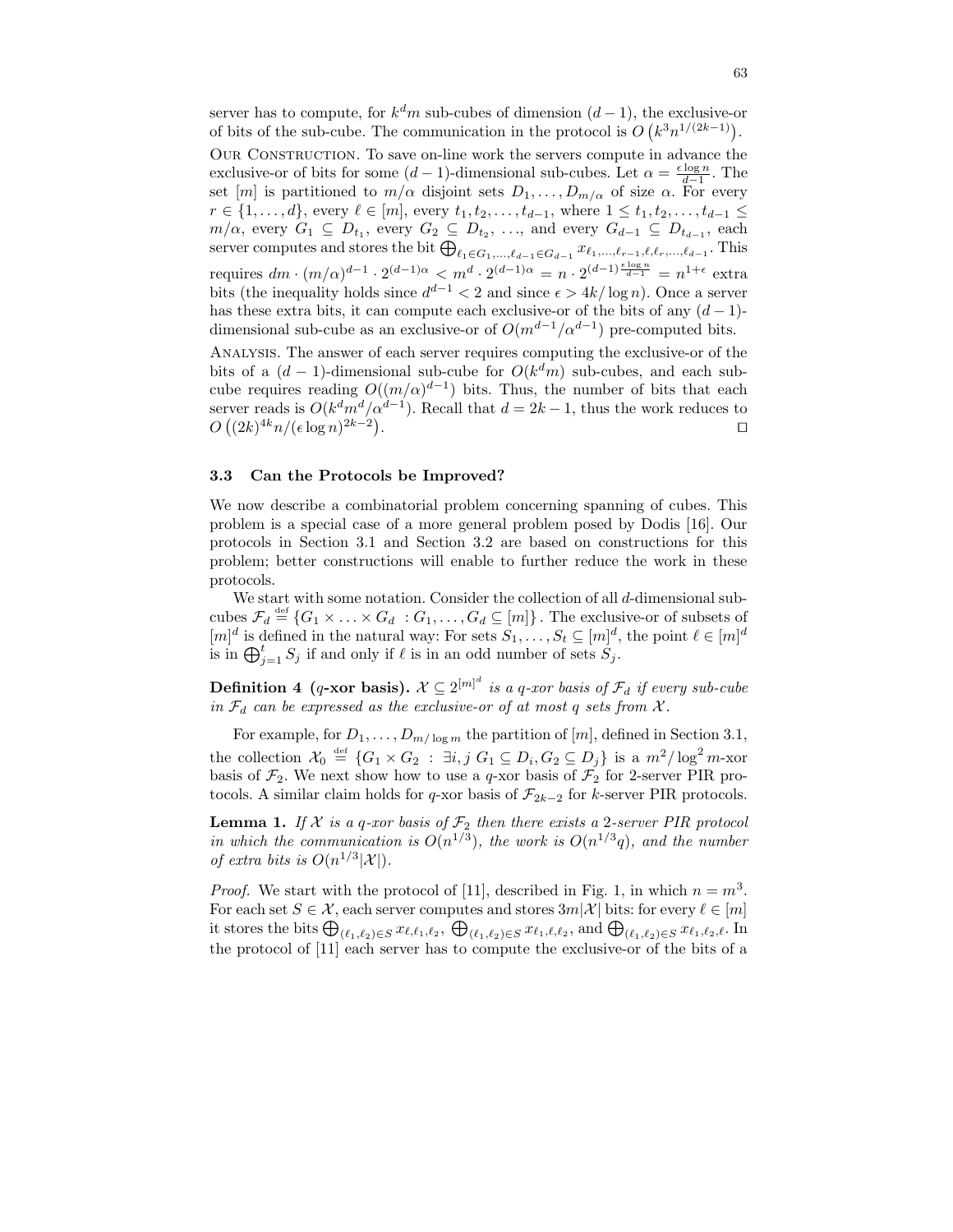2-dimensional sub-cube for  $O(m)$  sub-cubes. Each exclusive-or requires reading at most q stored bits, hence the total work per server is  $O(mq) = O(n^{1/3}q)$ .<sup>6</sup>  $\Box$ 

Lemma 1 suggests the following problem:

The combinatorial Problem. Construct a q-xor basis of  $\mathcal{F}_d$  of size poly $(m^d)$ such that q is as small as possible.

It can be shown that the smallest q for which there is a q-xor basis of  $\mathcal{F}_d$ whose size is  $poly(m^d)$  satisfies  $\Omega(m/\log m) \le q \le O(m^d/\log^d m)$ . We do not know where in this range the minimum  $q$  lies. A construction with a smaller  $q$ than the current upper bound will further reduce the work in PIR protocols.

### 3.4 Utilizing PIR Protocols with Logarithmic Query Length

If we have a PIR protocol with logarithmic query length and sub-linear answer length, then it is feasible for the servers to compute and store in advance the answers to *all* of the (polynomially many) possible queries. When a server receives a query it only needs to read the prepared answer bits. In general,

**Lemma 2.** If there is a  $k$ -server PIR protocol in which the length of the query sent to each server is  $\alpha$  and the length of answer of each server is  $\beta$ , then there is a k-server PIR protocol with  $\beta$  work per server,  $\alpha + \beta$  communication, and  $2^{\alpha} \cdot \beta$  extra-bits.

A 2-server PIR protocol with  $\alpha = \log n$  and sub-linear  $\beta$  is implied by communication complexity results of [26, 4, 3]. The most recent of those, due to Ambainis and Lokam [3], implies an upper bound of  $\beta = n^{0.728...+o(1)}$ .<sup>7</sup> We use similar techniques to construct a family of PIR protocols which provides a general tradeoff between  $\alpha$  and  $\beta$ . In particular, our construction allows the exponent in the polynomial bounding the answer length to get arbitrarily close to  $1/2$ while maintaining  $O(\log n)$  query length. At the heart of the construction is the following lemma of Babai, Kimmel, and Lokam [4]. Let  $\Lambda(m, w) = \sum_{h=0}^{w} {m \choose h}$ .

**Lemma 3** ([4]). Let  $p(Y_1, Y_2, ..., Y_m)$  be a degree-d m-variate polynomial<sup>8</sup> over  $GF(2)$ . Let  $y_{\ell}^h$ , where  $1 \leq h \leq k$  and  $1 \leq \ell \leq m$ , be arbitrary km elements of  $GF(2)$ , and  $y_{\ell} = \sum_{h=1}^{k} y_{\ell}^{h}$  for  $\ell = 1, ..., m$ . Suppose that each  $S_j$  knows all  $(k-1)m$  bits  $y_{\ell}^{h}$  with  $h \neq j$  and the polynomial p, and that the user knows all km values  $y_{\ell}^h$  but does not know p. Then, there exists a communication protocol in which each  $S_j$  simultaneously sends to the user a single message of length  $\Lambda(m, \lfloor d/k \rfloor)$ , and the user always outputs the correct bit value of  $p(y_1, \ldots, y_m)$ .

The key idea in our construction is to apply Lemma 3 where  $(y_1, y_2, \ldots, y_m)$ is a "convenient" encoding of the retrieval index i. Specifically, by using a lowweight encoding of i, the data bit  $x_i$  can be expressed as a low-degree polynomial

 $6$  Each server should be able to efficiently decide which  $q$  bits it needs for computing each answer bit; otherwise our measurement of work may be inappropriate.

<sup>&</sup>lt;sup>7</sup> This immediately implies a protocol with  $n^{0.728...+o(1)}$  communication and work and  $n^{1.728...+o(1)}$  extra-bits.

 $8$  A degree-d polynomial is a multi-linear polynomial of (total) degree at most d.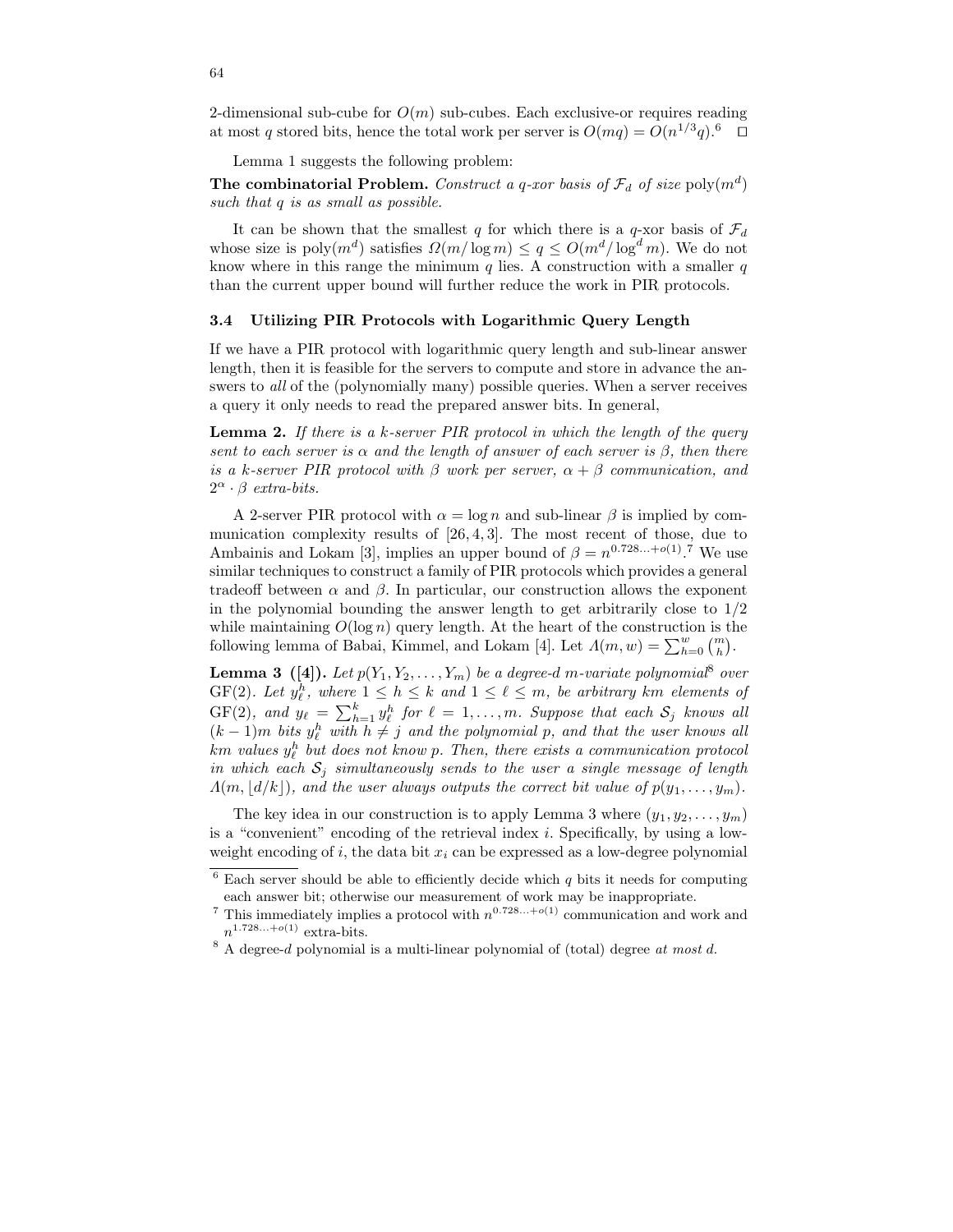(depending on  $x$ ) in the bits of the encoding. By letting the user secret-share the encoding of i among the servers in an appropriate manner, Lemma 3 will allow the servers to communicate  $x_i$  to the user efficiently. Low-weight encodings (over larger fields) have been previously used in PIR-related works [6, 11, 14]. However, it is the combination of this encoding with Lemma 3 which gives us the extra power.

**Theorem 3.** Let m and d be positive integers such that  $\Lambda(m, d) \geq n$ . Then, for any  $k \geq 2$ , there exists a k-server PIR protocol with  $\alpha = (k-1)m$  query bits and  $\beta = \Lambda(m, \vert d/k \vert)$  answer bits per server.

*Proof.* Assign a distinct length-m binary encoding  $E(i)$  to each index  $i \in [n]$ , such that  $E(i)$  contains at most d ones. (Such an encoding exists since  $\Lambda(m, d)$ ) n.) For each  $x \in \{0,1\}^n$ , define a degree-d m-variate polynomial  $p_x$  over  $GF(2)$ such that  $p_x(E(i)) = x_i$  for every  $i \in [n]$ .<sup>9</sup>  $\sum$ ch that  $p_x(E(i)) = x_i$  for every  $i \in [n]^9$  Specifically, let  $p_x(Y_1, \ldots, Y_m) =$ <br> $\sum_{i=1}^n x_i \cdot p^{(i)}(Y_1, \ldots, Y_m)$ , where each  $p^{(i)}$  is a fixed degree-d polynomial such that  $p^{(i)}(E(i'))$  equals 1 if  $i = i'$  and equals 0 if  $i \neq i'$ . (The polynomials  $p^{(i)}$  can be constructed in a straightforward way; details are omitted from this version.) The protocol with the specified complexity is described below. The user encodes i as the m-bit string  $y = E(i)$ , and breaks each bit  $y_{\ell}$ , where  $1 \leq \ell \leq m$ , into k additive shares  $y_\ell^1, \ldots, y_\ell^k$ ; that is,  $y_\ell^1, \ldots, y_\ell^{k-1}$  are chosen uniformly at random from GF(2), and  $y_{\ell}^{k}$  is set so that the sum (i.e., exclusive-or) of the k shares is equal to  $y_\ell$ . The user sends to each  $S_j$  the  $(k - 1)m$  shares  $y_\ell^h$  with  $h \neq j$ . The query sent to each  $S_j$  consists of  $(k-1)m$  uniformly random bits, guaranteeing the privacy of the protocol. By Lemma 3, each server can send  $\Lambda(m, \lfloor d/k \rfloor)$  bits to the user such that the user can reconstruct  $p_x(y_1, \ldots, y_m) = x_i$ . to the user such that the user can reconstruct  $p_x(y_1, \ldots, y_m) = x_i$ . . The state  $\Box$ 

We note that, by using constant-weight encodings, Theorem 3 can be used to improve the communication complexity of the 2-server protocol from [11] and its k-server generalizations from [2, 19] by constant factors. This and further applications of the technique are studied in [7]. For the current application, however, we will be most interested in denser encodings, in which the *relative* weight  $d/m$  is fixed as some constant  $\theta$ , where  $0 < \theta \leq 1/2$ . In the following we rely on the approximation  $2^{(H(\theta)-o(1))m} \leq \Lambda(m, [\theta m]) \leq 2^{H(\theta)m}$  (cf. [22, Theorem 1.4.5]). For  $\Lambda(m, |\theta m|) \geq n$  to hold, it is sufficient to let  $m = (1/H(\theta) +$  $o(1)$  log n. Substituting the above m and  $d = |\theta m|$  in Theorem 3, and applying the transformation to PIR with preprocessing described in Lemma 2, we obtain:

**Theorem 4.** For any integer  $k \geq 2$  and constant  $0 < \theta \leq 1/2$ , there exists a k-server protocol with  $n^{H(\theta/k)/H(\theta)+o(1)}$  communication and work, and  $n^{(k-1+H(\theta/k))/H(\theta)+o(1)}$  extra bits.

In particular, since  $H(\theta/k)/H(\theta)$  tends to  $1/k$  as  $\theta$  tends to 0, we have:

<sup>&</sup>lt;sup>9</sup> The *existence* of an encoding  $E : [n] \rightarrow GF(2)^m$  such that  $x_i$  can be expressed as a degree- $d$  polynomial in the encoding of  $i$  easily follows from the fact that the space of degree-d m-variate polynomials has dimension  $\Lambda(m, d)$ . We use the specific low-weight encoding for concreteness. Furthermore, the condition  $\Lambda(m, d) \geq n$  is essential for the existence of such encoding.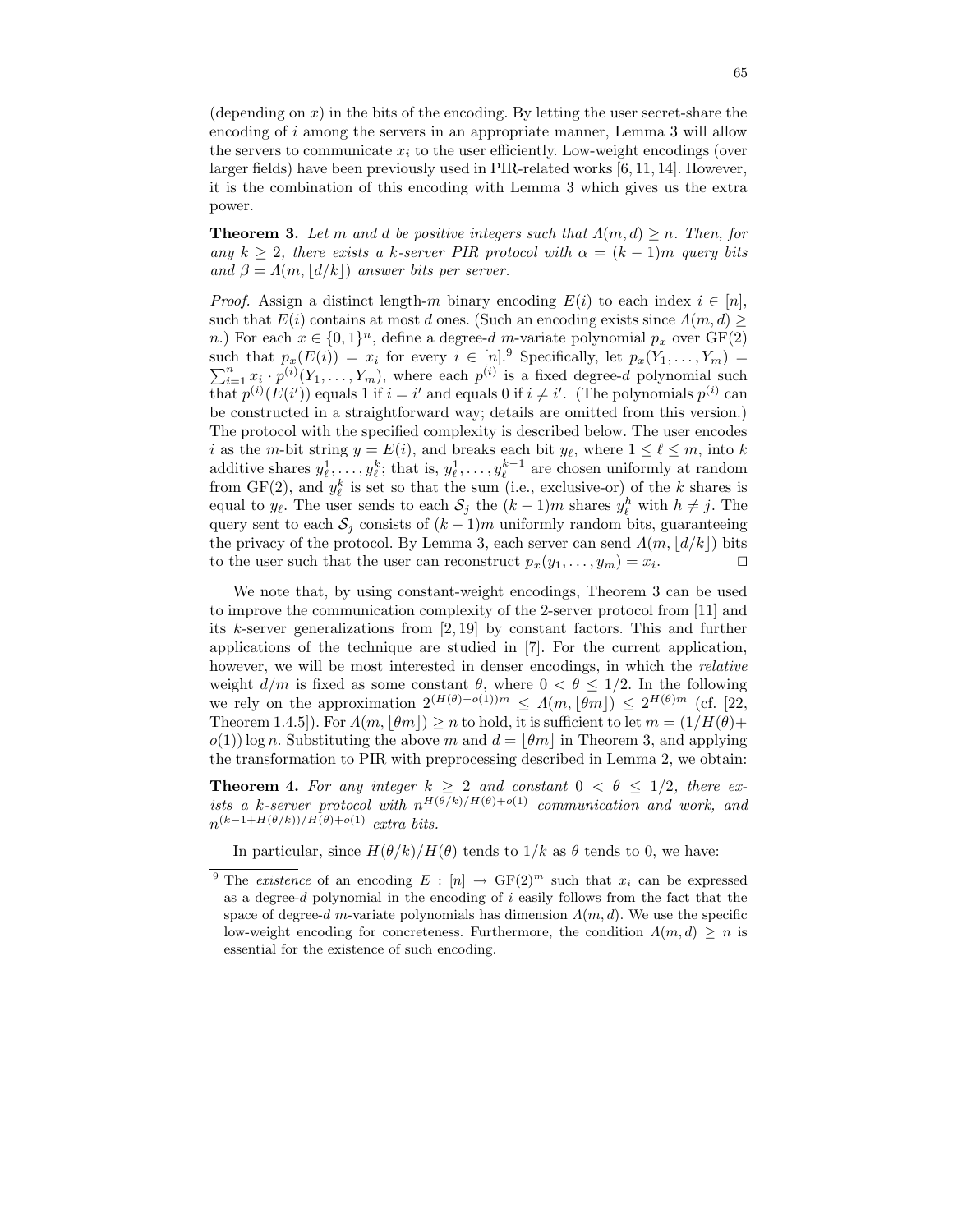**Theorem 5.** For any constants  $k \geq 2$  and  $\epsilon > 0$  there exists a k-server protocol with polynomially many extra bits and  $O(n^{1/k+\epsilon})$  communication and work.

The number of extra bits in the protocols of Theorem 4 may be quite large. By partitioning the database into small blocks, as in [11], it is possible to obtain a more general tradeoff between the storage and the communication and work. Specifically, by using blocks of size  $n^{\mu}$ , where  $0 < \mu \leq 1$ , we obtain a protocol with  $n^{\mu H(\theta/k)/H(\theta)+(1-\mu)+o(1)}$  communication and work and  $n^{\mu(k-1+H(\theta/k))/H(\theta)+(1-\mu)+o(1)}$  extra bits.<sup>10</sup> It follows that for any constant  $\epsilon > 0$ there exists a constant  $\epsilon' > 0$  such that there is a 2-server protocol with  $O(n^{1+\epsilon})$ extra bits and  $O(n^{1-\epsilon'})$  communication and work.

Remark 1. There is a k-server PIR protocol with one extra bit (which is the exlusive-or of all bits in the database),  $\frac{k}{2k-1} \cdot n$  work, and  $O(n)$  communication. Thus, with 1 extra-bit we can save a constant fraction of the work. In Section 4 we show that with a constant number of bits at most a constant fraction of the computation can be saved, and if the bit is an exclusive-or of a subset of the data bits then the computation is at least  $n/2$ . Thus, this protocol illustrates that our lower bounds are essentially tight. The protocol will be described in the full version of this paper.

### 4 Lower Bounds

We prove that without preprocessing (namely without extra bits), the expected number of bits all servers must read is at least  $n$ , the size of the database. We then prove that if there are e extra bits ( $e \geq 1$ ) then the expected number of bits all servers must read is  $\Omega(n/e)$ . These lower bounds hold for any number of servers k, and regardless of the communication complexity of the protocol.

Note that we only prove that the expectation is big, since there could be specific executions where the servers read together less bits.<sup>11</sup> The fact that there are executions with small work should be contrasted with single-server (computational) PIR protocols without preprocessing, where the server has to read the entire database for each query, except with negligible probability: if the server does not read  $x_\ell$  in response to some query, it knows that the user is not interested in  $x_{\ell}$ , violating the user's privacy.

We start with some notation crucial for the lower bound. Fix a PIR protocol, and denote the user's random input by r. Let  $\mathcal{C} \subseteq \{0,1\}^n$  be a set of strings (databases) to be fixed later. Define  $B_i(i)$  as the set of all indices that server  $S_i$ reads in order to answer the user's query when the database is chosen uniformly

<sup>&</sup>lt;sup>10</sup> In particular, the protocol obtained by letting  $k = 2$ ,  $\theta = 1 - 1/\sqrt{2}$ , and  $\mu = H(\theta)$ is very similar (and is slightly superior) to the protocol implied by [3].

 $^{11}$  For example, consider the following 2-server protocol (without any extra bits). The user with probability  $\frac{1}{n}$  sends i to server  $S_1$ , and nothing to server  $S_2$ , and with probability  $(1 - \frac{1}{n})$  sends a random  $j \neq i$  to  $S_1$ , and sends [n] to  $S_2$ . Server  $S_j$ , upon reception of a set  $B_j$ , replies with the bits  $\{x_\ell : \ell \in B_j\}$  to the user.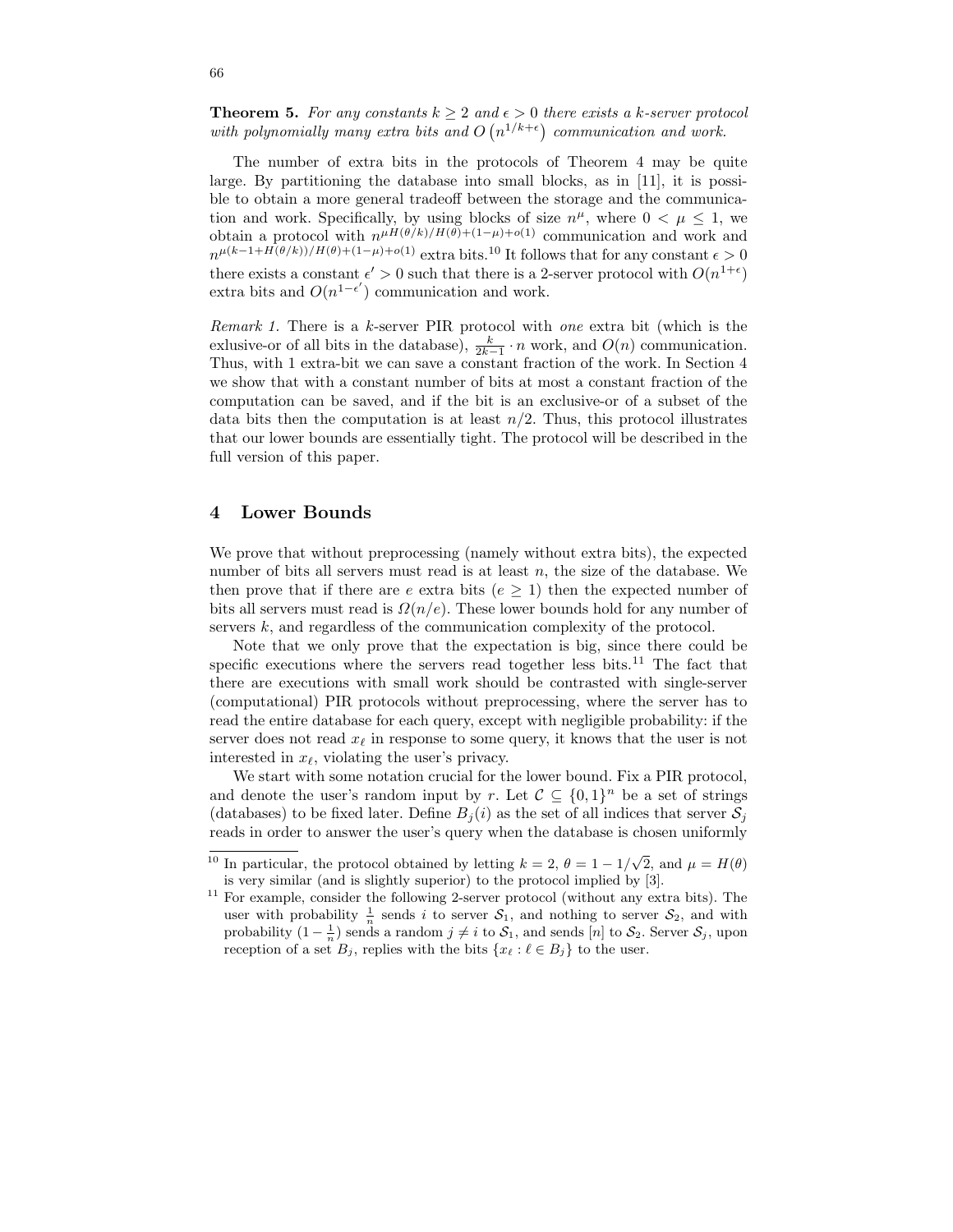from C. Note that the set of bits  $B_i(i)$  that  $S_i$  reads is a function of the query and the values of the bits that the server has already read. Since the query is a function of the index and the user's random input, the set  $B_i(i)$  is a random variable of the user's random input r and the database  $c \in U \mathcal{C}$ . Next define

$$
P(\ell) \stackrel{\text{def}}{=} \max_{1 \le i \le n} \left\{ \Pr_{r,c} \left[ \ell \in \bigcup_{j=1}^{k} B_j(i) \right] \right\}.
$$
 (1)

That is, for every index  $i$  we consider the probability that at least one server reads  $x_\ell$  on a query generated for index i, and  $P(\ell)$  is the maximum of these probabilities. Furthermore, define the random variable  $B_j \stackrel{\text{def}}{=} B_j(1)$  (by Lemma 4 below, the random variable  $B_j$  would not change if we choose another index instead of 1). Finally, for every  $\ell$  define  $P_j(\ell) \stackrel{\text{def}}{=} \Pr_{r,c}[\ell \in B_j]$ , that is, the probability that  $x_{\ell}$  is read by  $S_i$  (again, by Lemma 4 below, this probability is the same no matter which index  $i$  was used to generate the query).

### 4.1 Technical Lemmas

We start with three lemmas that will be used to establish our lower bounds. First note that, by the user's privacy, the view of  $S_j$ , and in particular  $B_j(i)$ , is identically distributed for  $1$  and for any  $i$ . Thus,

**Lemma 4.** For every  $j \in \{1, ..., k\}$ , every index  $i \in [n]$ , and every set  $B \subseteq [n]$ ,  $Pr_{r,c}[B_i(i) = B] = Pr_{r,c}[B_i = B].$ 

**Lemma 5.** For every  $j \in \{1, ..., k\}$  it hold that  $E_{r,c}[B_j] = \sum_{\ell=1}^n P_j(\ell)$ .

*Proof.* Define the random variables  $Y_1, \ldots, Y_n$  where  $Y_\ell = 1$  if  $\ell \in B_j$  and  $Y_\ell = 0$ otherwise. Clearly,  $E_{r,c}[Y_\ell] = \Pr[Y_\ell = 1] = P_j(\ell)$ . Furthermore,  $|B_j| = \sum_{\ell=1}^n Y_\ell$ . Thus,  $E_{r,c}$   $[|B_j|] = E_{r,c}$   $[\sum_{\ell=1}^n Y_\ell] = \sum_{\ell=1}^n E_{r,c}$   $[Y_\ell] = \sum_{\ell=1}^n P_j(\ell)$ .

Next we prove that  $\sum_{\ell=1}^n P(\ell)$  is a lower bound on the expected number of bits the servers read, namely on the expected work for a random database in C.

**Lemma 6.** For every 
$$
i \in [n]
$$
,  $E_{r,c} \left[ \sum_{j=1}^k |B_j(i)| \right] \geq \sum_{\ell=1}^n P(\ell)$ .

*Proof.* First, for an index  $\ell \in [n]$  let  $i_{\ell}$  be an index that maximizes the probability in the r.h.s. of (1), that is,  $P(\ell) = Pr_{r,c} \left[ \ell \in \bigcup_{j=1}^n B_j(i_\ell) \right]$ . Second, by Lemma 4,

$$
P_j(\ell) = \Pr_{r,c} \left[ \ell \in B_j(i_\ell) \right]. \tag{2}
$$

Therefore, using the union bound,

$$
P(\ell) = \Pr_{r,c} \left[ \ell \in \bigcup_{j=1}^{n} B_j(i_{\ell}) \right] \le \sum_{j=1}^{k} \Pr_{r,c} \left[ \ell \in B_j(i_{\ell}) \right] = \sum_{j=1}^{k} P_j(\ell). \tag{3}
$$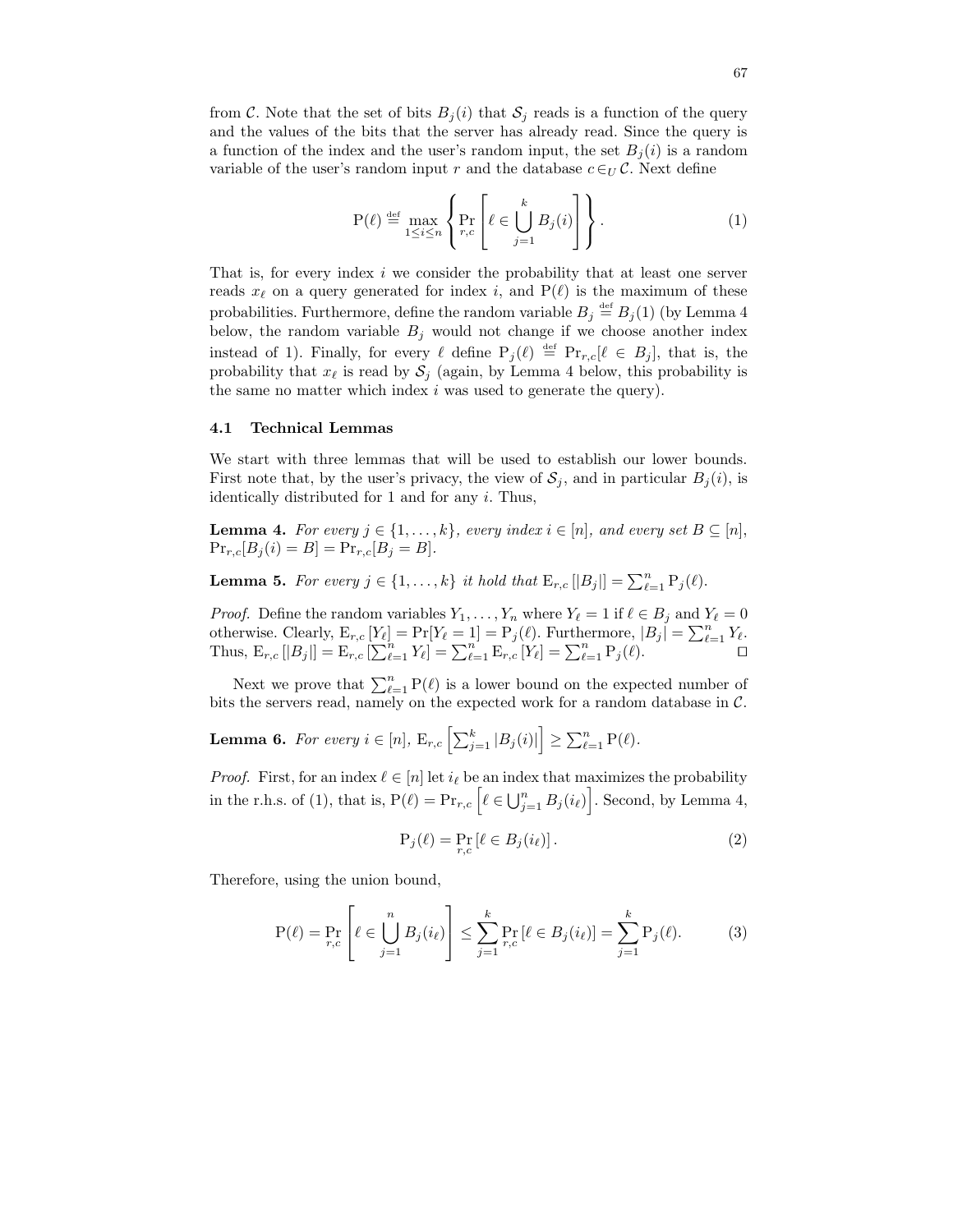Third, by Lemma 4,

$$
\mathbf{E}_{r,c} [|B_j(i)|] = \mathbf{E}_{r,c} [|B_j|]. \tag{4}
$$

Thus, by linearity of the expectation, Equation (4), Lemma 5, and Inequality (3)

$$
\mathcal{E}_{r,c} \left[ \sum_{j=1}^{k} |B_j(i)| \right] = \sum_{j=1}^{k} \mathcal{E}_{r,c} [B_j(i)] = \sum_{j=1}^{k} \mathcal{E}_{r,c} [B_j] \n= \sum_{j=1}^{k} \left( \sum_{\ell=1}^{n} \mathcal{P}_j(\ell) \right) = \sum_{\ell=1}^{n} \left( \sum_{j=1}^{k} \mathcal{P}_j(\ell) \right) \ge \sum_{\ell=1}^{n} \mathcal{P}(\ell). \quad \Box
$$

We express Lemma 6 as a lower bound on the work for a specific database.

**Corollary 1.** For every PIR protocol there exists a database  $c \in \{0,1\}^n$  such that for every  $i \in [n]$ , WORK $(i, c) \ge \sum_{\ell=1}^n P(\ell)$ .

*Proof.* By our definitions  $E_{r,c\in\mathcal{C}}\sum_{j=1}^k |B_j(i)| = E_{r,c\in\mathcal{C}}\sum_{j=1}^k \text{BITS}_j(c,\mathcal{Q}_j(i,r)) =$  $E_{c \in \mathcal{C}} \text{WORK}(i, c)$ . Thus, by Lemma 6,  $E_{c \in \mathcal{C}} \text{WORK}(i, c) \geq \sum_{\ell=1}^{n} P(\ell)$ . Therefore, there must be some  $c \in \mathcal{C}$  such that  $WORK(i, c) \geq \sum_{\ell=1}^{n} P(\ell)$ .

Remark 2. In the full version of this paper we prove that the corollary holds (up to a negligible difference) even if we replace the perfect privacy of the  $k$ server PIR protocol with computational privacy. Thus, all the lower bounds in this section hold, up to a negligible difference, for k-server computational PIR protocols as well.

#### 4.2 Lower Bound without Extra Bits

We next prove that without extra bits the expected number of bits that the servers read is at least  $n$ . This lower bound holds for every database. For simplicity we prove this lower bound for the case that the database is  $0<sup>n</sup>$ . The idea behind the lower bound is that one cannot obtain the value of  $x_\ell$  without reading  $x_{\ell}$ , thus for every query the user generates with index  $\ell$  at least one server must read  $x_{\ell}$ . This implies that  $P(\ell) = 1$  and the lower bound follows Corollary 1.

**Theorem 6.** For every PIR protocol without extra bits and for every  $i \in [n]$  $\text{WORK}(i, 0^n) \geq n.$ 

*Proof.* By Corollary 1 it is enough to prove that  $P(\ell) > 1$  for every  $\ell$ . (Trivially,  $P(\ell) \leq 1$ ). Define  $C = \{0^n\}$ , i.e., the probabilities  $P(\ell)$  are defined when the value of the database is  $0<sup>n</sup>$ . However, without reading the value of a bit, the servers do not know this value. If when the user queries about the  $\ell$ th bit no server reads this bit, then the answers of all the servers are the same for the databases  $0^n$  and  $0^{\ell-1}10^{n-\ell}$ , so with this query for one of these databases the user errs with probability at least  $1/2$  in the reconstruction of  $x_\ell$ . Thus, by the correctness, for any possible query of the user generated with index  $\ell$ , at least one of the servers must read  $x_{\ell}$ . Thus,  $P(\ell) \geq Pr_r \left[ \ell \in \bigcup_{j=1}^{k} B_j(\ell) \right] = 1.$   $\Box$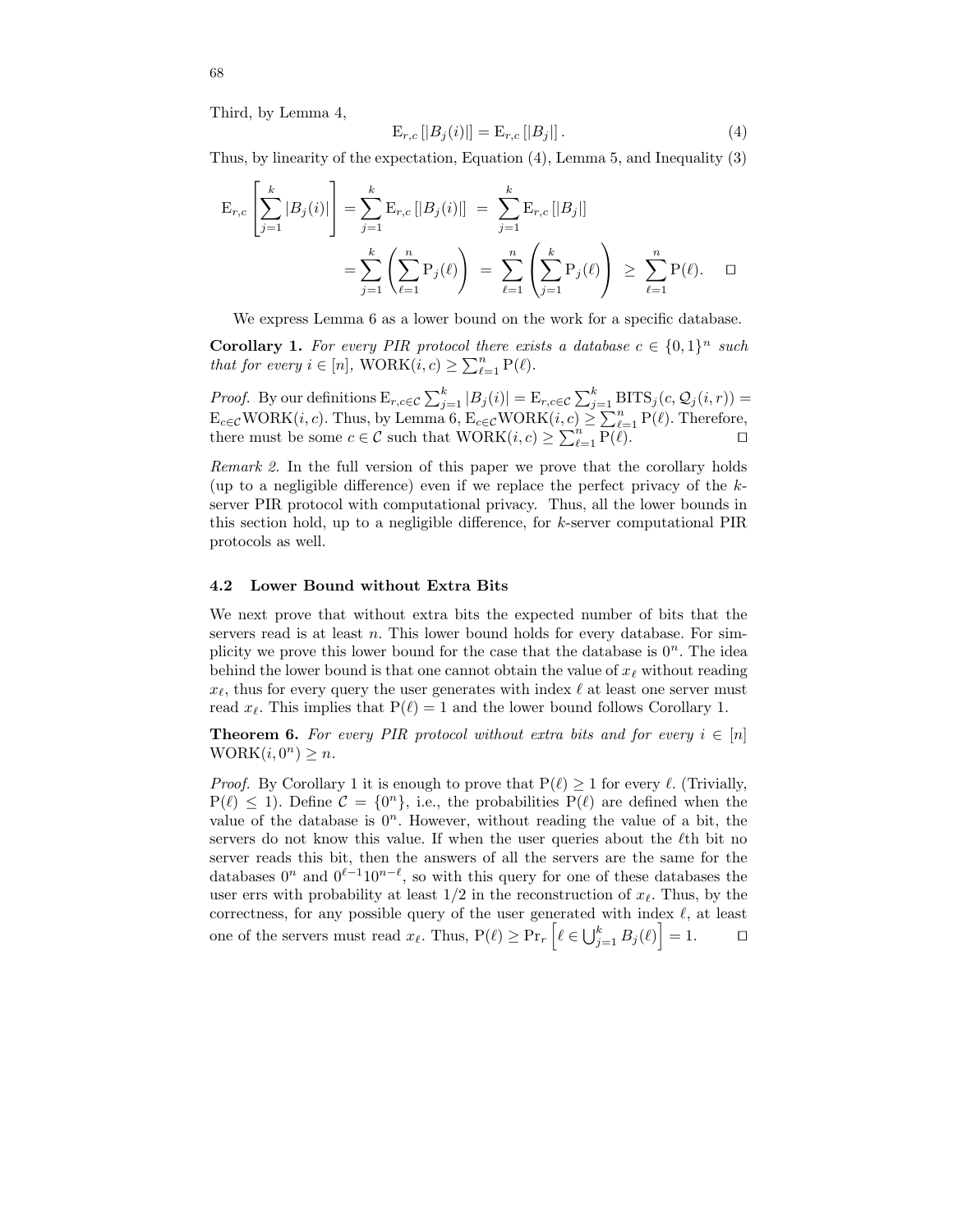#### 4.3 Lower Bound with Extra Bits

In this section we show that a small number of extra bits cannot reduce the work too much. The proof uses information theory, and especially properties of the entropy function H (see, e.g., [12]).

To describe the ideas of the proof of the lower bound we first consider a special case where each of the  $e$  extra bits is an exclusive-or of a subset of the bits of the database. That is, there is a system of e linear equations over  $GF(2)$ that determines the values of the extra bits; the unknowns are the bits of the database. This is the case in all our protocols. (Better lower bounds for this case are presented in the end of this section.)

By Corollary 1 we need to prove that the probabilities  $P(\ell)$  are big. We fix the database to be  $x = 0^n$ , therefore the values of the extra bits are fixed to 0 as well. Assume towards a contradiction that  $P(\ell) < 1/(e+1)$  for at least  $e+1$  indices, which, w.l.o.g., are  $1, \ldots, e+1$ . This implies that for every i, where  $1 \leq i \leq e+1$ , when the user is retrieving the *i*th bit, the servers, with positive probability, do not read any of the bits  $x_1, \ldots, x_{e+1}$ .

Now let  $x_{e+2}, \ldots, x_n$  and all the extra bits be zero. We have established that in this case the servers with positive probability do not read the bits  $x_1, \ldots, x_{e+1}$ , and the user concludes that  $x_1 = 0, \ldots, x_{e+1} = 0$  from the answers of the servers. Hence, by the correctness, it must hold that  $x_1 = 0, \ldots, x_{e+1} = 0$ . But in this case the linear system that determines the extra bits is reduced to a system of  $e$  homogeneous linear equations over  $GF(2)$  where the unknowns are the bits  $x_1, \ldots, x_{e+1}$ . Any homogeneous system with e equations and  $e+1$ unknowns has a non-trivial solution. Therefore, there is a non-zero database in which  $x_{e+2}, \ldots, x_n$  and all the extra bits be zero, contradiction since at least one bit  $x_i$  among  $x_1, \ldots, x_{e+1}$  is not determined by  $x_{e+2}, \ldots, x_n$  and the extra bits.

The above proof is only the rough idea of the proof of the general case. One problem in the general case is that we cannot fix the value of the database, and we need more sophisticated methods.

Theorem 7. For every PIR protocol with e extra bits, there is some database  $c \in \{0,1\}^n$  such that for every  $i \in [n]$ ,  $\text{WORK}(i, c) \geq \frac{n}{4e} - \frac{1}{2}$ .

*Proof.* Since there are  $e$  extra bits, there exits a value for these bits that is computed for at least  $2^{n-e}$  databases. Fix such a value for the extra bits and let C be the set of databases with this value for the extra bits. Thus,  $|\mathcal{C}| \geq 2^{n-e}$ . Let C be a random variable distributed uniformly over  $\mathcal{C}$ , and  $C_i$  be the *i*th bit of C. By definition,

$$
H(C) = \log |\mathcal{C}| \ge n - e. \tag{5}
$$

We will prove that for all indices, but at most 2e, it holds that  $P(\ell) \ge 1/(4e)$ . Thus, the theorem follows from Corollary 1. Without loss of generality, assume that  $P(1) \leq P(2) \leq \ldots \leq P(n)$ . We start with a simple analysis of the entropies of  $C_i$ . First, by properties of conditional entropy,

$$
H(C) = H(C_1 ... C_n) \le H(C_{2e+1} ... C_n) + \sum_{\ell=1}^{2e} H(C_{\ell}|C_{2e+1} ... C_n).
$$
 (6)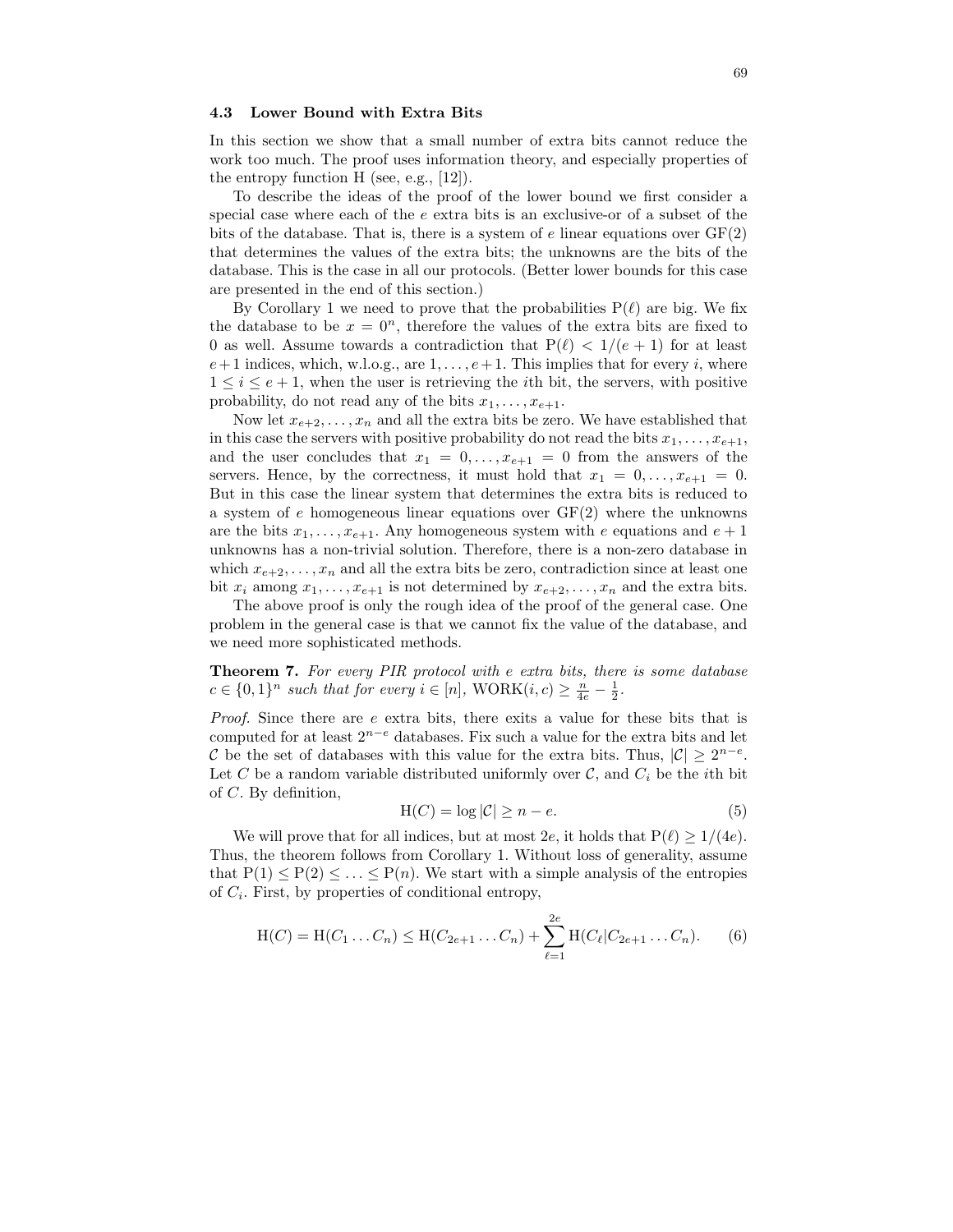Second, since  $C_{2e+1}C_{2e+2}\ldots C_n$  obtains at most  $2^{n-2e}$  values,

$$
H(C_{2e+1}C_{2e+2}\dots C_n) \le n - 2e. \tag{7}
$$

Combining  $(5)$ ,  $(6)$ , and  $(7)$ ,

$$
\sum_{\ell=1}^{2e} \text{H}(C_{\ell}|C_{2e+1}C_{2e+2}\dots C_n) \geq \text{H}(C_1\dots C_n) - \text{H}(C_{2e+1}\dots C_n) \geq e. \tag{8}
$$

The next lemma, together with (8), shows that not too many  $P(\ell)$  are small.

**Lemma 7.** If  $P(\ell) < \frac{1}{4e}$  for every  $\ell \in [2e]$ , then  $H(C_{\ell}|C_{2e+1}...C_n) < 0.5$  for every  $\ell \in [2e]$ .

*Proof.* Fix  $\ell$  and consider an experiment where the database c is chosen uniformly from  $\mathcal C$  and the PIR protocol is executed with the user generating a random query for index  $\ell$ . With probability at least half, none of the bits  $x_1, \ldots, x_{2e}$ are read by any server in this execution (the probability is taken over the random input of the user and over the uniform distribution of  $c \in C$ ). Denote by  $C' \subseteq C$ the set of all strings in  $\mathcal C$  for which there is a positive probability that none of the bits  $x_1, \ldots, x_{2e}$  is read by any server (this time the probability is taken only over the random input of the user). Thus,  $|\mathcal{C}'| \geq 0.5|\mathcal{C}|$ . Since the user always reconstructs the correct value of the bit  $x_{\ell}$ , then for every  $c' \in \mathcal{C}'$  the values of the bits  $c'_2, \ldots, c'_n$  determine the value of  $c'_\ell$ ; that is, for every  $c \in \mathcal{C}$  if  $c_m = c'_m$ for every  $m \in \{2e+1,\ldots,n\}$ , then  $c_{\ell} = c'_{\ell}$ . Now, define a random variable Z where  $Z = 1$  if the values of the bits  $c_{2e}, \ldots, c_n$  determine the value of  $c_{\ell}$  and  $Z = 0$  otherwise. In particular, Z must be 1 for any string in  $\mathcal{C}'$ . Hence,

$$
\Pr_c[Z = 1] \ge 0.5. \tag{9}
$$

Furthermore,

$$
H(C_{\ell}|C_{2e+1}\dots C_n Z = 1) = 0.
$$
\n(10)

On the other hand, since  $C_{\ell}$  obtains at most two values,

$$
H(C_{\ell}|C_{2e+1}\dots C_n Z = 0) \le H(C_{\ell}) \le 1.
$$
\n(11)

By definition of conditional entropy,  $(11)$ ,  $(10)$ , and  $(9)$ 

$$
H(C_{\ell}|C_{2e+1}\dots C_n Z)
$$
  
= Pr[Z = 0] · H(C\_{\ell}|C\_{2e+1}\dots C\_n Z = 0) + Pr[Z = 1] · H(C\_{\ell}|C\_{2e+1}\dots C\_n Z = 1)  
≤ Pr[Z = 0] < 0.5. (12)

The values of  $C_{2e+1}, \ldots, C_n$  determine the value of Z, i.e.,  $H(Z|C_{2e+1} \ldots C_n) = 0$ . Thus,  $H(C_e|C_{2e+1} \ldots C_n) = H(C_e|C_{2e+1} \ldots C_n Z) < 0.5$ . 0. Thus,  $H(C_{\ell}|C_{2e+1} \ldots C_n) = H(C_{\ell}|C_{2e+1} \ldots C_nZ) < 0.5$ .

Lemma 7 and (8) imply that  $P(\ell) \geq 1/4e$  for at least one  $\ell \in \{1, \ldots, 2e\}.$ Since we assume, without loss of generality, that  $P(1) \leq P(2) \leq \ldots \leq P(n)$ , then  $\sum_{\ell=1}^n P(\ell) \geq \sum_{\ell=2e+1}^n P(\ell) \geq (n-2e)/4e$ , and by Corollary 1 the work of servers is as claimed in the theorem.  $\Box$ 

70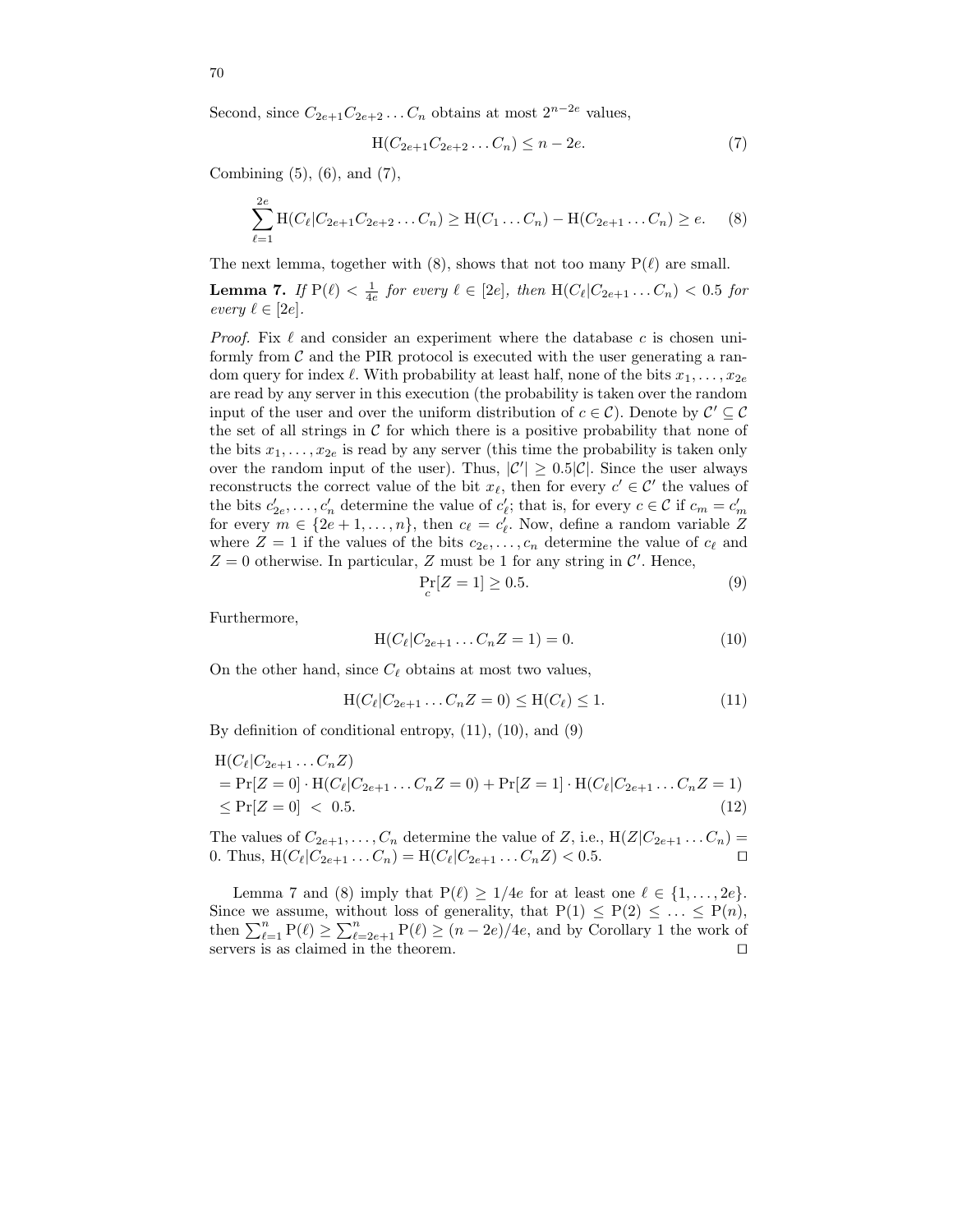Better Lower Bounds for Exclusive-or Extra Bits. If each extra bit is an exclusive-or of the bits of a subset of the database, then the lower bound of Theorem 7 can be improved by a factor of  $\log n$ , as stated in the following theorem (whose proof is omitted).

**Theorem 8.** If  $e < \log n$ , then in every k-server PIR protocol with e exclusiveor extra bits the work of the servers is at least  $(n - 2^e)/2$ . If  $\log n \le e \le \sqrt{n}$ , then in every k-server PIR protocol with e exclusive-or extra bits the work is  $\Omega(n \log n/e)$ .

As explained in Remark 1, the lower bound for a constant number of extra bits is essentially tight, as a matching upper bound protocol with one extra bit exists.

### 5 Alternative Approaches for Saving Work

The PIR with preprocessing model allows to reduce the on-line work in PIR protocols. In this section we discuss two alternative approaches for achieving the same goal. While both are in a sense more restrictive than our original model, in some situations they may be preferred. For instance, they both allow to substantially reduce the on-line work in single-server computational PIR, which is an important advantage over the solutions of Section 3.

### 5.1 Batching Queries

In the first alternative setting, we allow servers to batch together several queries before replying to all of them. By default, no preprocessing is allowed. The main performance measures of PIR protocols in this setting are: (1) the amortized communication complexity, defined as the average communication per query; (2) the *amortized work* per query; (3) the *batch size*, i.e., the minimum number of queries which should be processed together; and (4) the extra space required for storing and manipulating the batched queries. Note that in the case of a single user, the trivial PIR solution of communicating the entire database gives an optimal tradeoff between the batch size and the amortized work, namely their product is  $n^{12}$  However, this solution provides a poor tradeoff between the amortized communication and the batch size (their product is  $n$ ). Moreover, as in the remainder of this paper, we are primarily interested in the general situation where different queries may originate from different users.<sup>13</sup>

Our main tool for decreasing the amortized work is a reduction to matrix multiplication. The savings achieved by the state-of-the-art matrix multiplication algorithms can be translated into savings in the amortized work of the PIR protocols. To illustrate the technique, consider the 2-server PIR protocol described in Fig. 1. In a single invocation of this protocol, each server has to compute the exclusive-or of  $O(n^{1/3})$  two-dimensional sub-cubes. Each such computation can be expressed as evaluating a product (over  $GF(2)$ ) of the form  $a<sup>t</sup> Xb$ ,

 $^{12}$  This is optimal by the lower bound of Theorem 6.

<sup>&</sup>lt;sup>13</sup> In this setting, the amortized communication complexity cannot be smaller than the communication complexity of a corresponding (single-query) PIR protocol.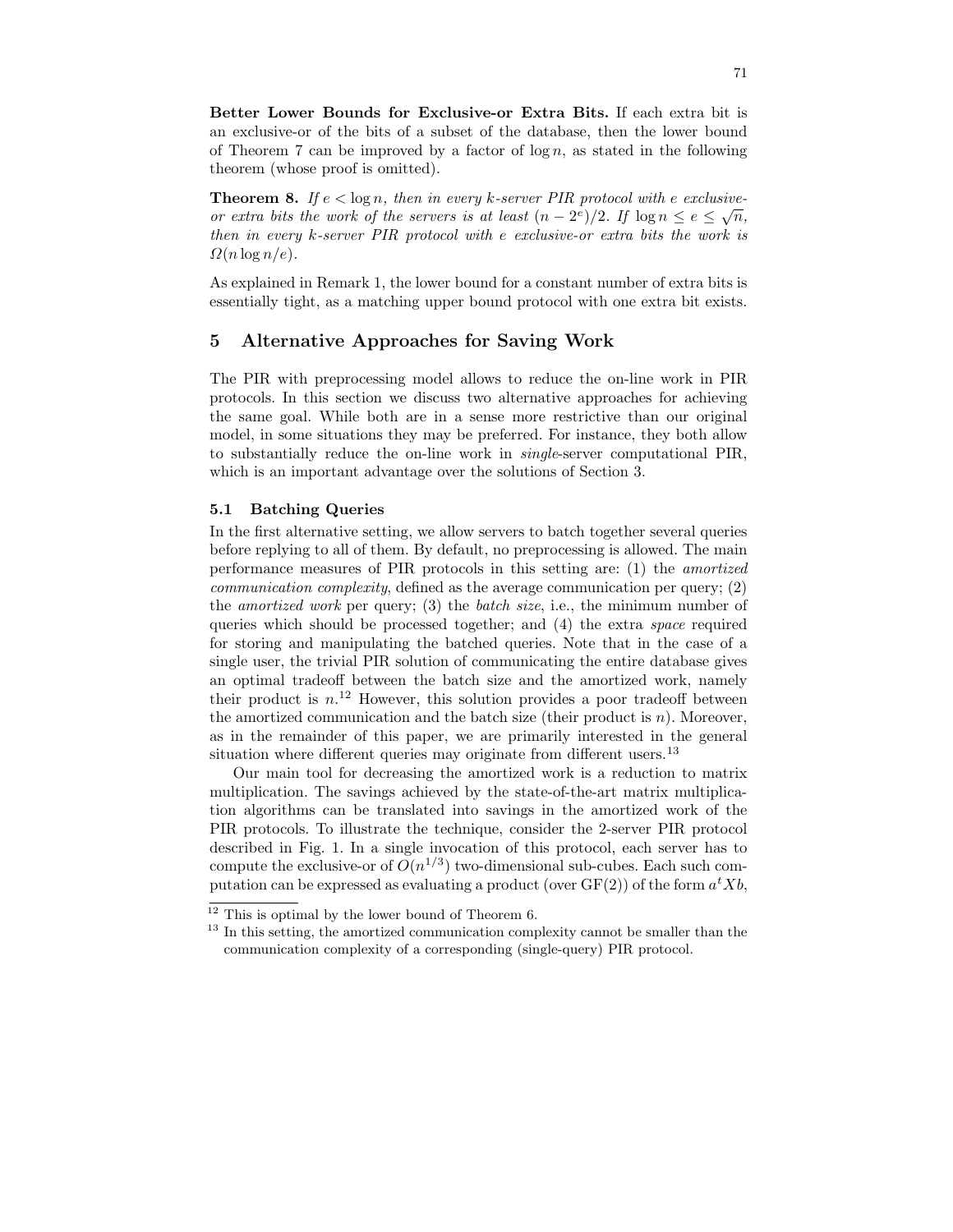where a and b are vectors in  $GF(2)^{n^{1/3}}$  determined by the user's query, and X is an  $n^{1/3} \times n^{1/3}$  matrix determined by the database x. It follows that the answers to  $n^{1/3}$  queries can be computed by evaluating  $O(n^{1/3})$  matrix products of the form  $A \cdot X \cdot B$ , where the j-th row of A and the j-th column of B are determined by the j-th query. The communication complexity of the protocol is  $O(n^{1/3})$  per query, and its space and time requirements depend on the matrix multiplication algorithm being employed. Letting  $\omega$  denote the exponent of matrix multiplication (Coppersmith and Winograd [13] prove that  $\omega < 2.376$ ), the amortized work can be as low as  $O(n^{1/3}n^{\omega/3})/n^{1/3} = O(n^{\omega/3})$ , with batch size  $n^{1/3}$ .

Finally, we note that the same approach can also be employed towards reducing the amortized work in computational single-server PIR protocols, when batching queries of users who share the same key. In the protocols from [20, 24, 27], which utilize homomorphic encryption, the server's computation on multiple queries can be reduced to evaluating several matrix products. In each product one matrix depends on the queries and is given in an encrypted form (using a key held by the user) and the other depends on the database and is given in a plain form. Now, by the definition of homomorphic encryption, an encryption of the sum of two encrypted values and an encryption of the product of an encrypted value with a non-encrypted value are both easy to compute. It turns out that these two operations are sufficient for implementing a fast matrix multiplication algorithm where one of the matrices is given in an encrypted form and the output may be encrypted as well. It follows (e.g., by modifying the protocol from [20]) that for any constant  $\epsilon > 0$  there is a constant  $\epsilon' > 0$ , such that there exists a single-server PIR protocol with  $O(n^{\epsilon})$  batch size,  $O(n^{\epsilon})$  communication,  $O(n^{1-\epsilon'})$  amortized work, and sub-linear extra space.

#### 5.2 Off-Line Interaction

In the PIR with preprocessing model, a single off-line computational effort can reduce the on-line work in each of an unlimited number of future queries. It is natural to ask whether the on-line work can be further reduced if a separate offline procedure is applied for each query. More precisely, we allow the user and the servers to engage in an off-line protocol, involving both communication and computation, so as to minimize the total on-line work associated with answering a single future query. (The off-line protocol may be repeated an arbitrary number of times, allowing to efficiently process many on-line queries.) During the offline stage, the database  $x$  is known to the servers but the retrieval index  $i$  is unknown to the user. The goal is to obtain protocols with a small on-line work and "reasonable" off-line work.<sup>14</sup>

Towards achieving the above goal we extend an idea from [14]. Given any kserver PIR protocol  $(k \geq 1)$  in which the user sends  $\alpha$  query bits to each server and receives  $\beta$  bits in return, Di-Crescenzo et al. [14] show how to construct another k-server protocol where: (1) in the off-line stage the user sends  $\alpha$  bits

 $14$  This may be compared to the approach of Gertner et al. [17], where instead of shifting most computation to a "more reasonable place" (special purpose servers), here we shift most computation to a "more reasonable time" (the off-line stage).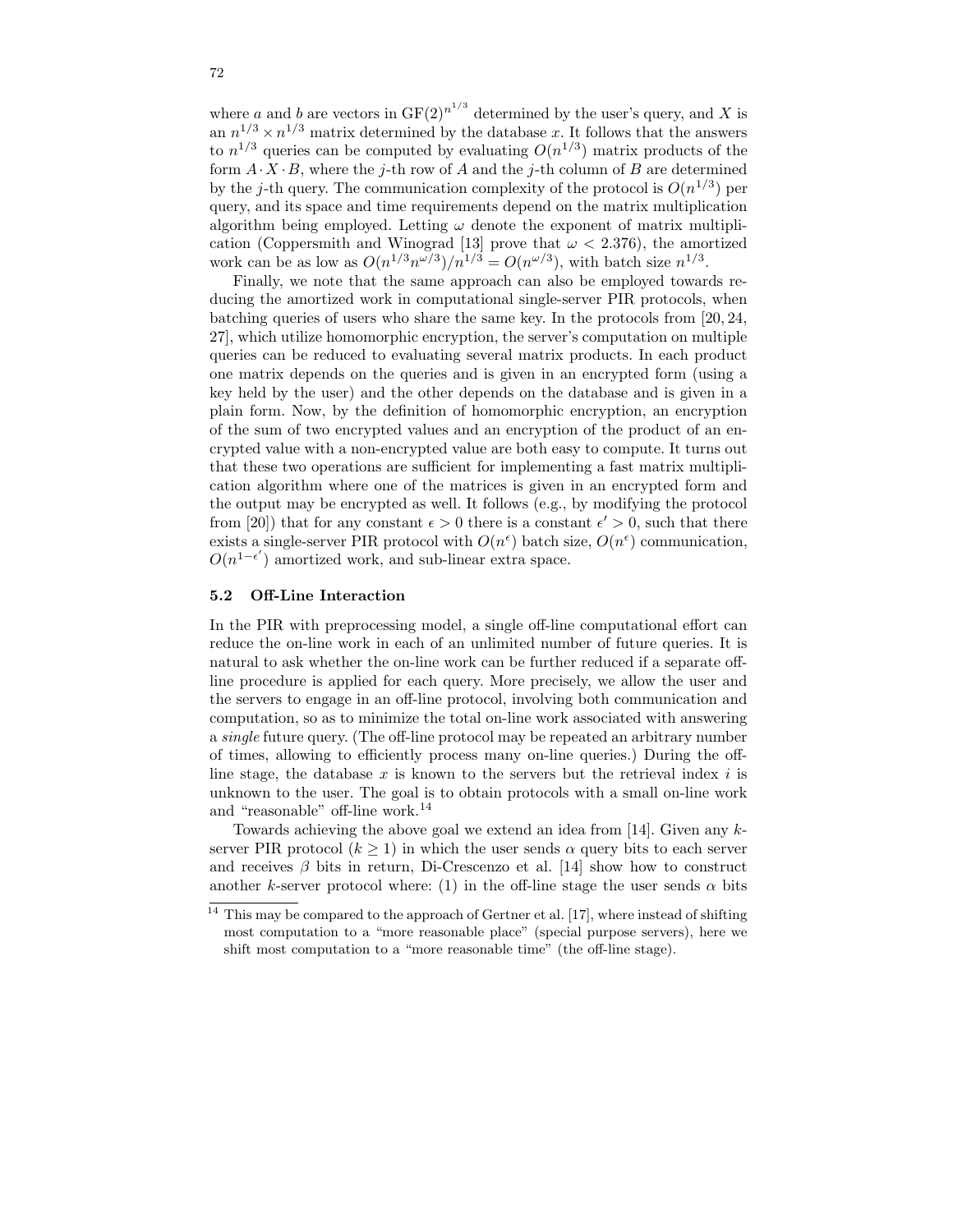to each server and receives nothing in return; (2) in the on-line stage the user sends log n bits to each server and receives  $\beta$  bits in return. Since there are only n possible on-line queries made by the user, the servers can pre-compute the answers to each of these queries. Thus, with  $\beta n$  storage,  $O(\alpha)$  off-line communication and polynomial off-line computation, the on-line work is reduced to  $O(\beta)$ . Fortunately, most known PIR protocols admit variants in which the answer complexity  $\beta$  is very small, as small as a single bit in the multi-server case, while  $\alpha$ is still sub-linear (see [14] for a detailed account). For instance, in the 2-server computational PIR protocol of Chor and Gilboa [10],  $\alpha = 2^{O(\sqrt{\log n})}$  and  $\beta = 1$ . Furthermore, by utilizing the structure of specific PIR protocols (including the one from [10]), the off-line computation of each server may be reduced to multiplying a length-n data vector by an  $n \times n$  Toeplitz matrix determined by the user's query. Thus, using the FFT algorithm, the total off-line computation can be made very close to linear.

### 6 Open Problems

We have shown that using preprocessing in PIR protocols one can obtain polynomial savings in the amount of computation without severely affecting the communication complexity. However, this work only initiates the study on PIR with preprocessing, and there are many open problems for further research. The obvious open problem is if more substantial savings are possible:

How much can the work be reduced using polynomially many extra bits? How much can be saved using linearly many extra bits?

All the solutions provided in this work (with the exception of Section 5) are multi-server, information-theoretic PIR protocols. It is therefore natural to ask:

Can preprocessing substantially save work in single-server PIR protocols?

Acknowledgments. We thank Oded Goldreich for suggesting the question of preprocessing in PIR protocols. Part of the work of Amos Beimel was done while in Harvard University, supported by grants ONR-N00014-96-1-0550 and ARO-DAAL03-92-G0115.

### References

- 1. W. Aiello, S. Bhatt, R. Ostrovsky, and S. Rajagopalan. Fast Verification of Any Remote Procedure Call: Short Witness-Indistinguishable One-Round Proofs for NP. In ICALP 2000.
- 2. A. Ambainis. Upper bound on the communication complexity of private information retrieval. In 24th ICALP, volume 1256 of LNCS, pages 401–407, 1997.
- 3. A. Ambainis and S. Lokam. Improved upper bounds on the simultaneous messages complexity of the generalized addressing function. In LATIN 2000.
- 4. L. Babai, P. Kimmel, and S. Lokam. Simultaneous messages vs. communication. In 12th STACS, volume 900 of LNCS, pages 361–372, 1995.